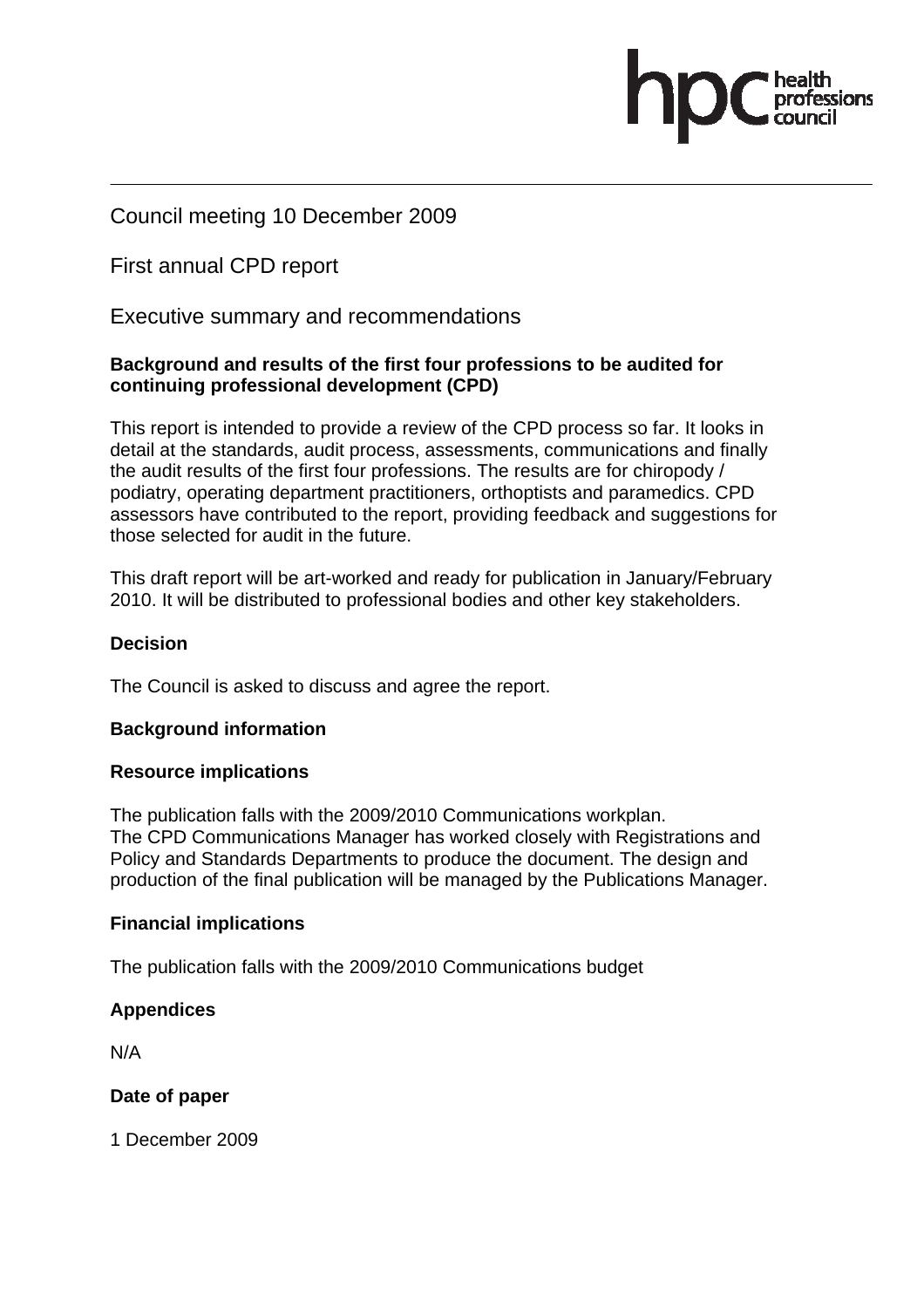#### **Foreword 2**

#### **About this document 3**

#### **About Us 4**

*Our main functions 4*

#### **Introduction 4**

*Background 5 Consultation and key decisions 5 Professional liaison group 6*

#### **The standards 6**

*Amendment to standard five 6*

#### **The CPD audit process 7**

*Registration and CPD 7 Selection 7 Deferral 8 Sample size 8*

#### **Assessing the profiles 8**

*Developing the audit process 8*

*Assessor appointments 9*

*Assessor training 9*

*Assessment days 9*

*Assessor feedback 10* Chiropody / podiatry 10 Operating department practitioners 11

*Assessor guidance when submitting a CPD profile 13*

#### **Communicating our audit requirements 16**

*Publications 16 Presentations 17* CPD Talks 17 Audio-visual CPD presentation 19 Listening events 20 Employer events 20

*Website 20*

#### **Overall audit summary 21**

*Deferral reasons 22*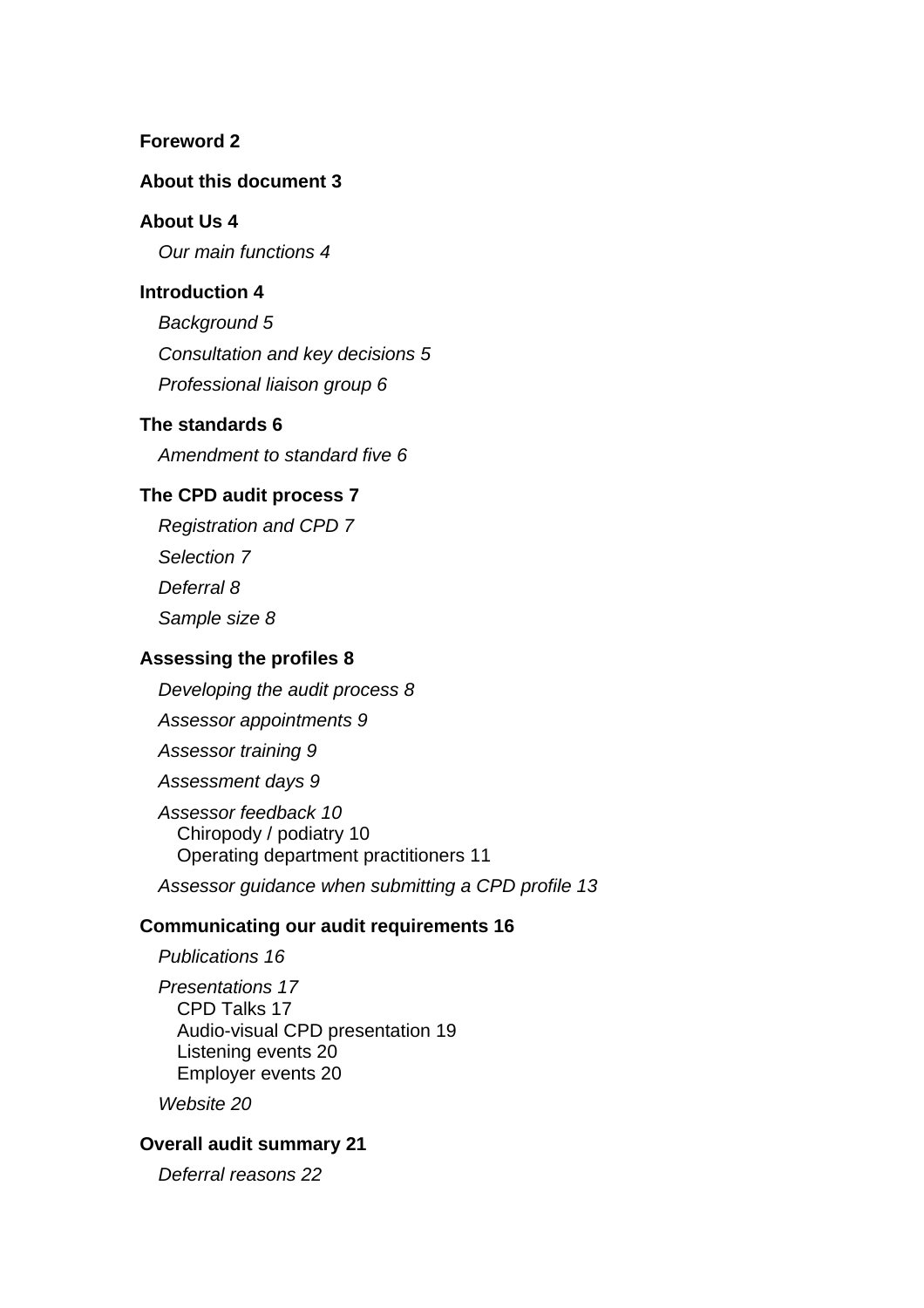#### **Audit Results 22**

*Chiropodists / podiatrists 23 Operating department practitioners 28 Orthoptists 32 Paramedics 34*

**Audit selection maps 36**

**Conclusion 41**

**References 42**

**Further information 42**

# **Foreword**

I am delighted to present the Health Professions Council's report on the first audits of compliance with our standards for continuing professional development (CPD). We have produced this document to provide you with information about how the standards were agreed and implemented, and to share the results of the first four professions to be audited. This will be followed by further reports each year on subsequent audits.

In its early deliberations, the Council was in agreement that any new process for monitoring ongoing CPD must be flexible, fair and appropriate for all the professions regulated by us. This was no small challenge, and as a member of the professional liaison group which undertook some of the work, I am well aware of the effort that went into this development.

As a Council, we were clear that the standards should not disadvantage any profession or group, and should be equally applicable to those working in independent practice as in health, education or social care settings. In addition, the standards should promote reflective practice and a commitment to lifelong learning, both of which are recognised as key attributes in maintaining high standards of professional practice over time. For some professions, the requirement to write in a reflective way about CPD activities was not well received, but we believe that over time the benefits of the flexible, reflective nature of our CPD standards has been recognised.

Our aim is for these CPD standards, and the audits that we carry out to ensure compliance with them, to promote reflective practice and foster a greater emphasis on the outcomes of CPD activity. If this is achieved, then we as a regulator will have fulfilled our commitment to promoting higher standards of practice for all.

I am grateful to all those who have been involved in the development of the CPD standards, the design and delivery of the audit process, and the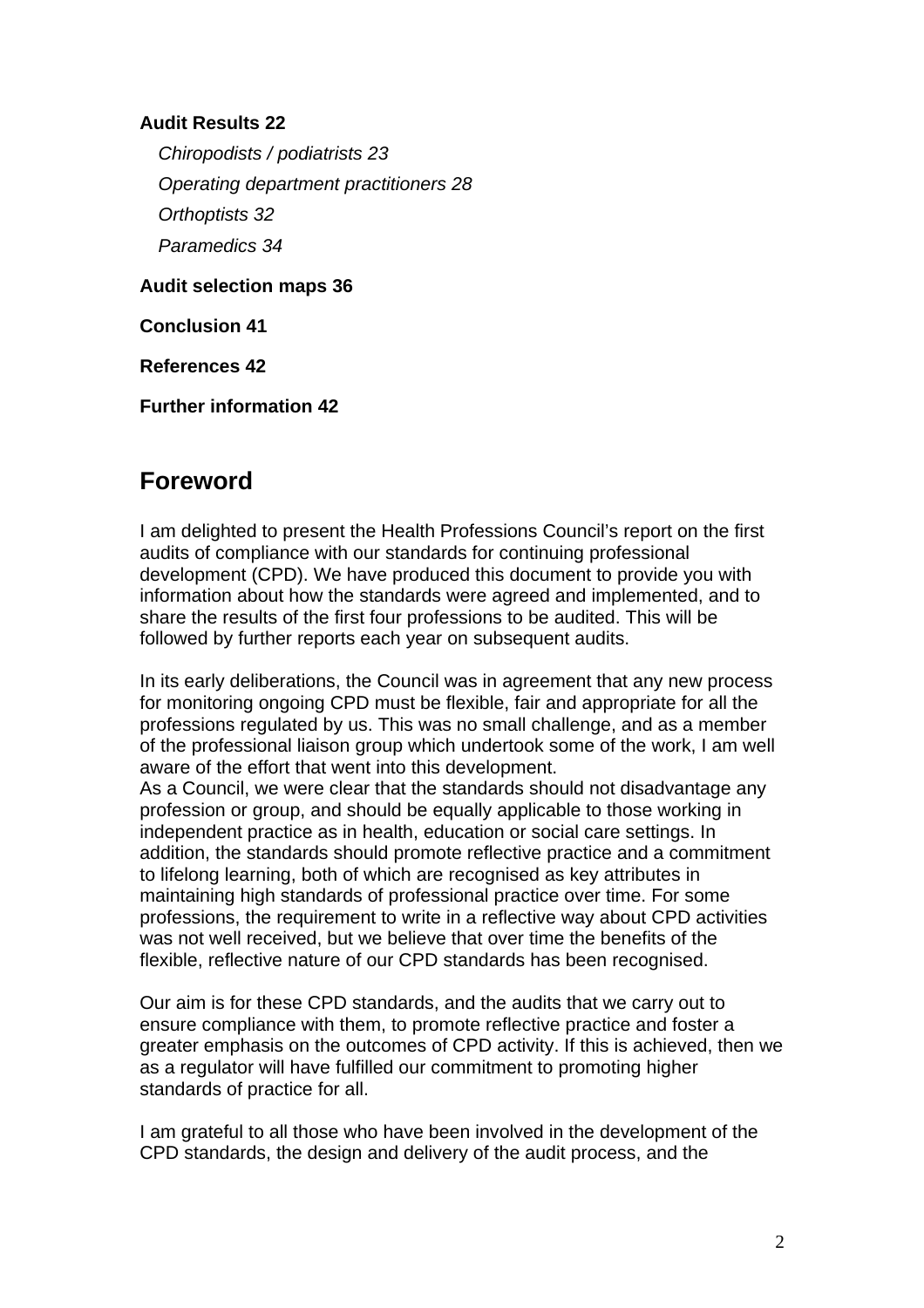dissemination work that has allowed this innovative outcome based approach to CPD to flourish.

**Anna van der Gaag**  Chair

# **About this document**

We, the Health Professions Council (HPC), have written this document for registrants, professional bodies, other regulators and others with an interest in our approach to CPD. It provides information and feedback from the first round of CPD audits. We will publish the results of subsequent audits on an annual basis.

Throughout this document:

- 'we' refers to us, the Health Professions Council;
- 'you' refers to a health professional on our Register;
- 'registrant' refers to health professionals on our Register; and
- 'CPD' refers to continuing professional development.

People who might find this document useful are:

– a registrant who has been audited;

– a registrant who has not been audited but who wants to find out more about the CPD audits;

– a student who wants to find out more about the CPD audits;

– a manager thinking about the CPD needs of their team and how they can help them with their CPD by providing feedback;

– a CPD co-ordinator, union representative or a representative from a professional body who wants to support registrants with their CPD;

– an employer of registrants who may want to find out more about the results of the CPD audits; or

– a person or organisation thinking about offering CPD activities to registrants.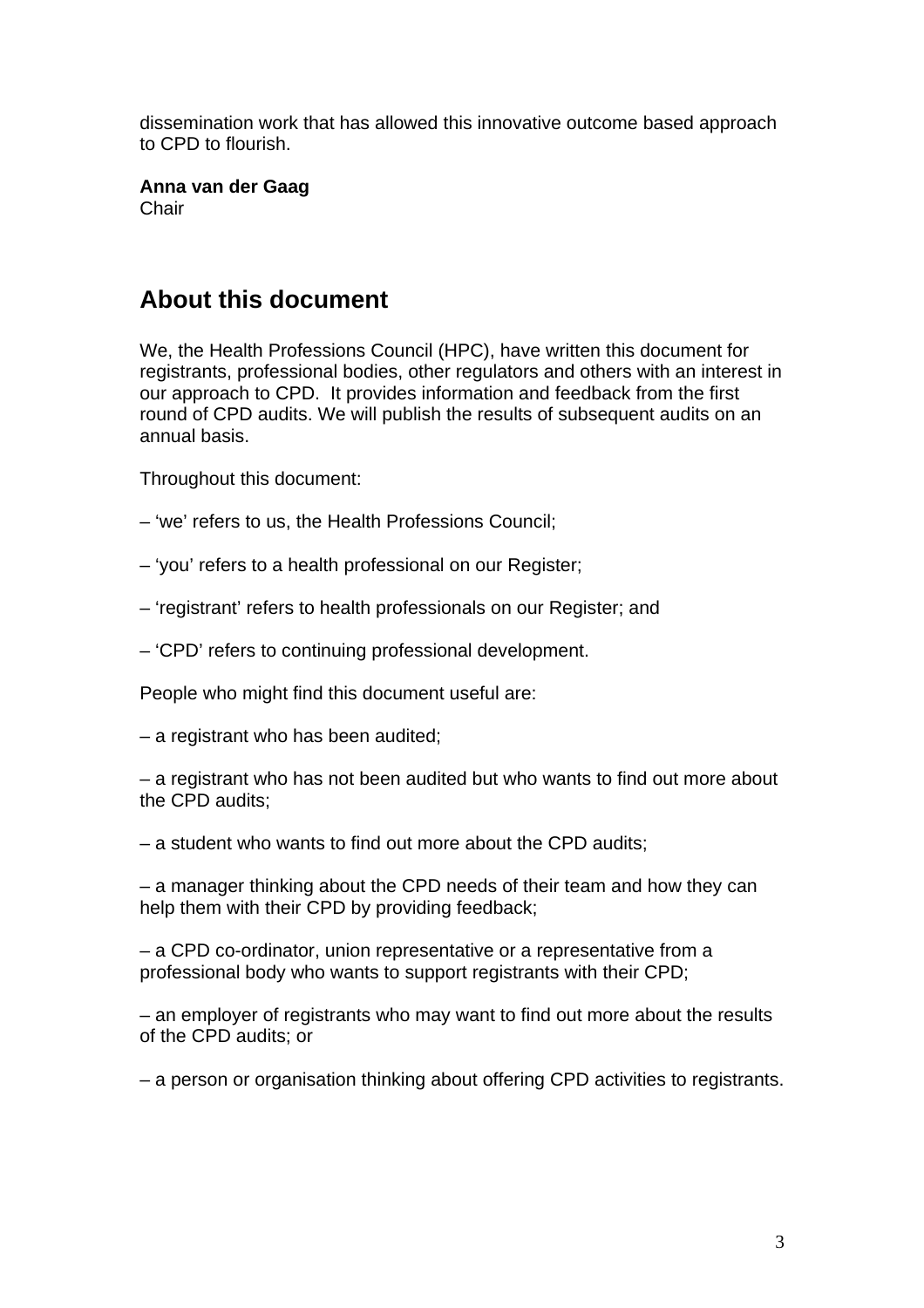# **About Us**

We are the Health Professions Council. We are a health regulator and our main aim is to protect the public. To do this, we keep a register of health professionals who meet our standards for their training, professional skills, behaviour and health

We currently regulate 14 health professions.

- Arts therapists
- Biomedical scientists
- Chiropodists / podiatrists
- Clinical scientists
- Dietitians
- Occupational therapists
- Operating department practitioners
- Orthoptists
- Paramedics
- Physiotherapists
- Practitioner psychologists
- Prosthetists / orthotists
- Radiographers
- Speech and language therapists

#### *Our main functions*

To protect the public, we:

– set standards for the education and training, professional skills, conduct, performance, ethics and health of registrants (the health professionals who are on our Register);

– keep a register of health professionals who meet those standards;

– approve programmes which health professionals must complete before they can register with us; and

– take action when health professionals on our Register do not meet our standards.

# **Introduction**

We define continuing professional development (CPD) as:

 '*a range of learning activities through which health professionals maintain and develop throughout their career to ensure that they retain their capacity to*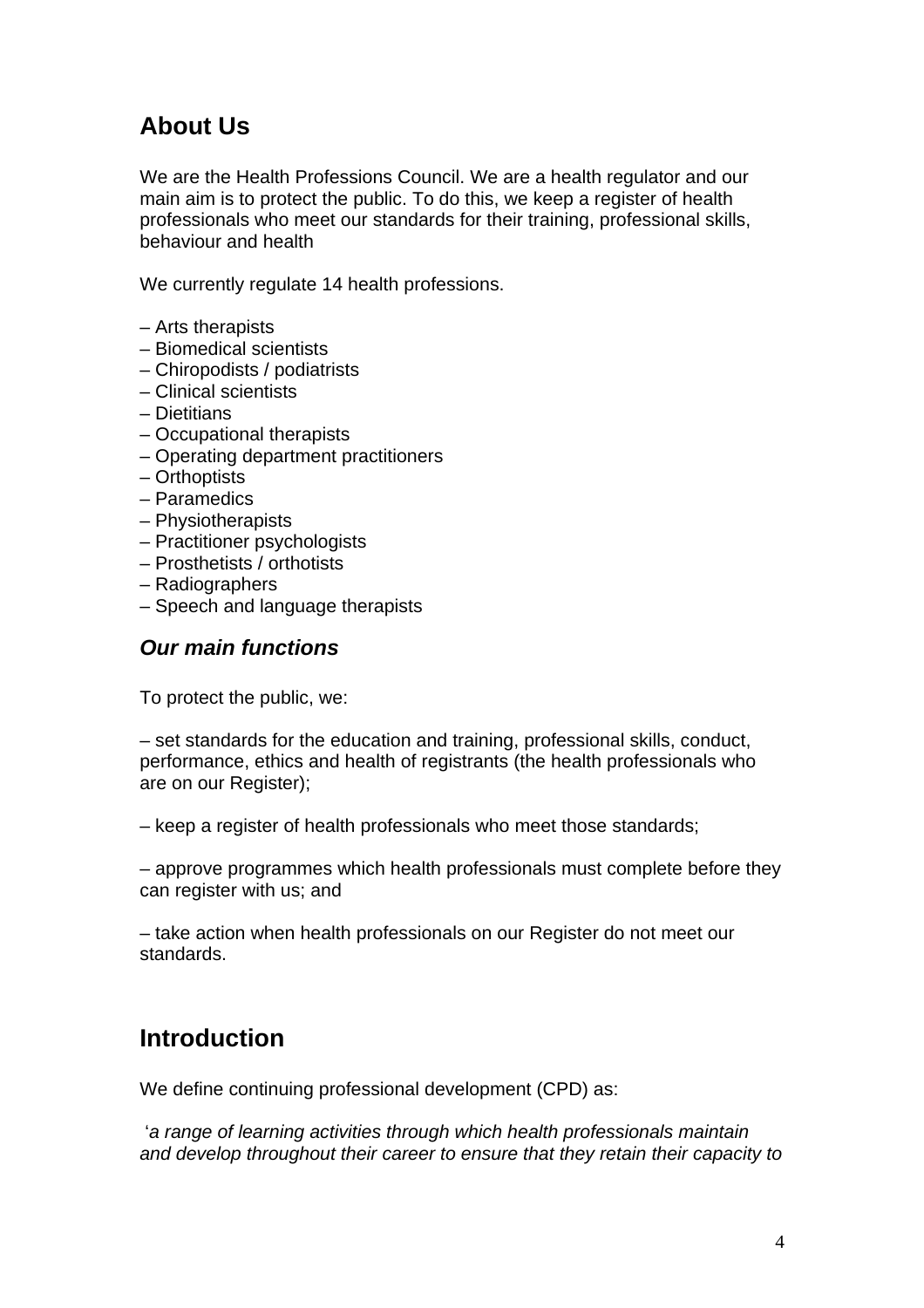*practice safely, effectively and legally within their evolving scope of practice*'  $(1)$ .

Although many of our registrants have always undertaken CPD, it did not become a statutory requirement for registrants until July 2006.

In this document we provide a summary of the work undertaken to engage, inform and support registrants in the period before the first round of CPD audits, which began in May 2008.

The section called, 'The CPD audit process' on page 7 contains detailed information on the audit. We have also included references to other publications which are referred to throughout the document and which might be of interest.

## *Background*

The HPC was created by legislation called the Health Professions Order 2001. Within this legislation are provisions for the Council to establish standards for CPD under article 19(1). This gives the Council powers to devise and implement new standards requiring registrants to undertake CPD.

The Council consulted widely on the proposals for the standards for CPD, and took account of the comments that were made through written consultation and via public meetings.

At the time, we recognised that many existing systems for monitoring CPD relied upon an hours or points (inputs) based approach. However, we also recognised that the quality of CPD activity was in many instances more important to maintaining high standards of professional practice than the quantity of CPD undertaken at any time.

Many professionals emphasised to us that formal didactic learning opportunities were not the only means of keeping up to date. This approach was key to maintaining public re-assurance that registered professionals were continuing to maintain high standards, as was the need to specify the perceived benefits to service users in the standards themselves. The standards therefore, are deliberately flexible, in that they do not demand a specific number of hours of CPD. They are deliberately outcomes based, in that they encourage registrants to be explicit about the benefits of the CPD activity for service users.

#### *Consultation and key decisions*

In 2004, we held a three-month consultation on our proposals for linking CPD with registration. The consultation document was sent to all health professionals registered with us, as well as being available on the website.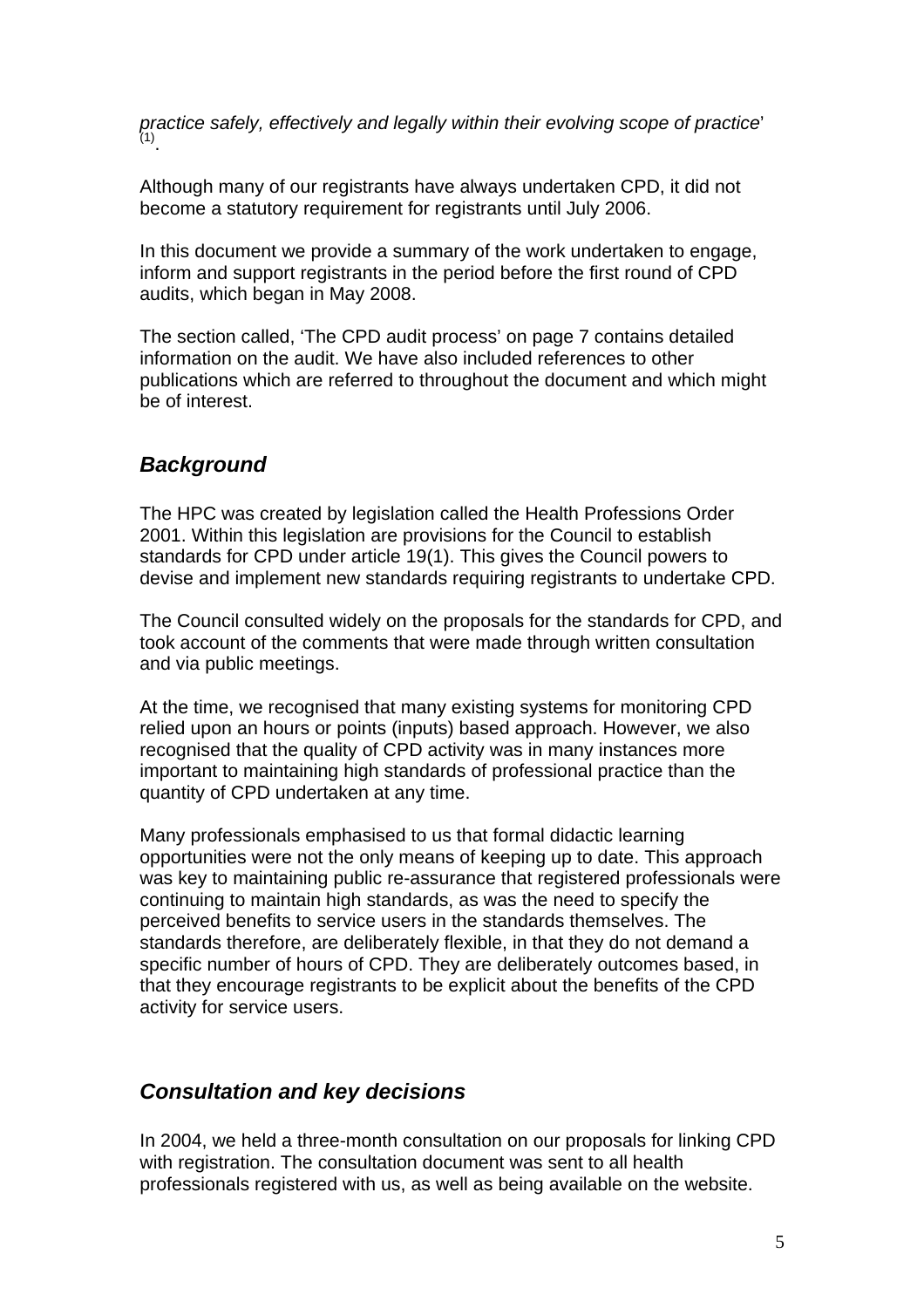We held 46 meetings in 22 locations throughout the UK. At each meeting, we presented the proposals and then provided an opportunity for feedback from registrants. Over 6,500 registrants attended the meetings and over the course of the consultation we received almost 1,500 written responses. .

A summary of the responses to the consultation was made available in July 2005.

## *Professional liaison group*

In September 2005, a professional liaison group was established to take the work forward. The PLG was made up of both professional and lay HPC Council members. Their work included preparing the registrant guides to CPD, developing example CPD profiles and beginning to design the audit process.

In February 2006, the PLG members met with representatives of the professional bodies to discuss the work and to invite the professional bodies to provide sample profiles for their respective professions. These sample profiles were then reviewed by members of the PLG for consistency and conformity with the CPD standards. In July 2006 the CPD standards became part of the statutory requirement to remain registered with HPC. From July 2006 all registrants had to meet the CPD standards. The first CPD audit began two years later, in July 2008.

# **The standards**

Our standards state that registrants must:

1. maintain a continuous, up-to-date and accurate record of their CPD activities;

2. demonstrate that their CPD activities are a mixture of learning activities relevant to current or future practice;

3. seek to ensure that their CPD has contributed to the quality of their practice and service delivery;

4. seek to ensure that their CPD benefits the service user; and

5. present a written profile containing evidence of their CPD upon request.

## *Amendment to standard five*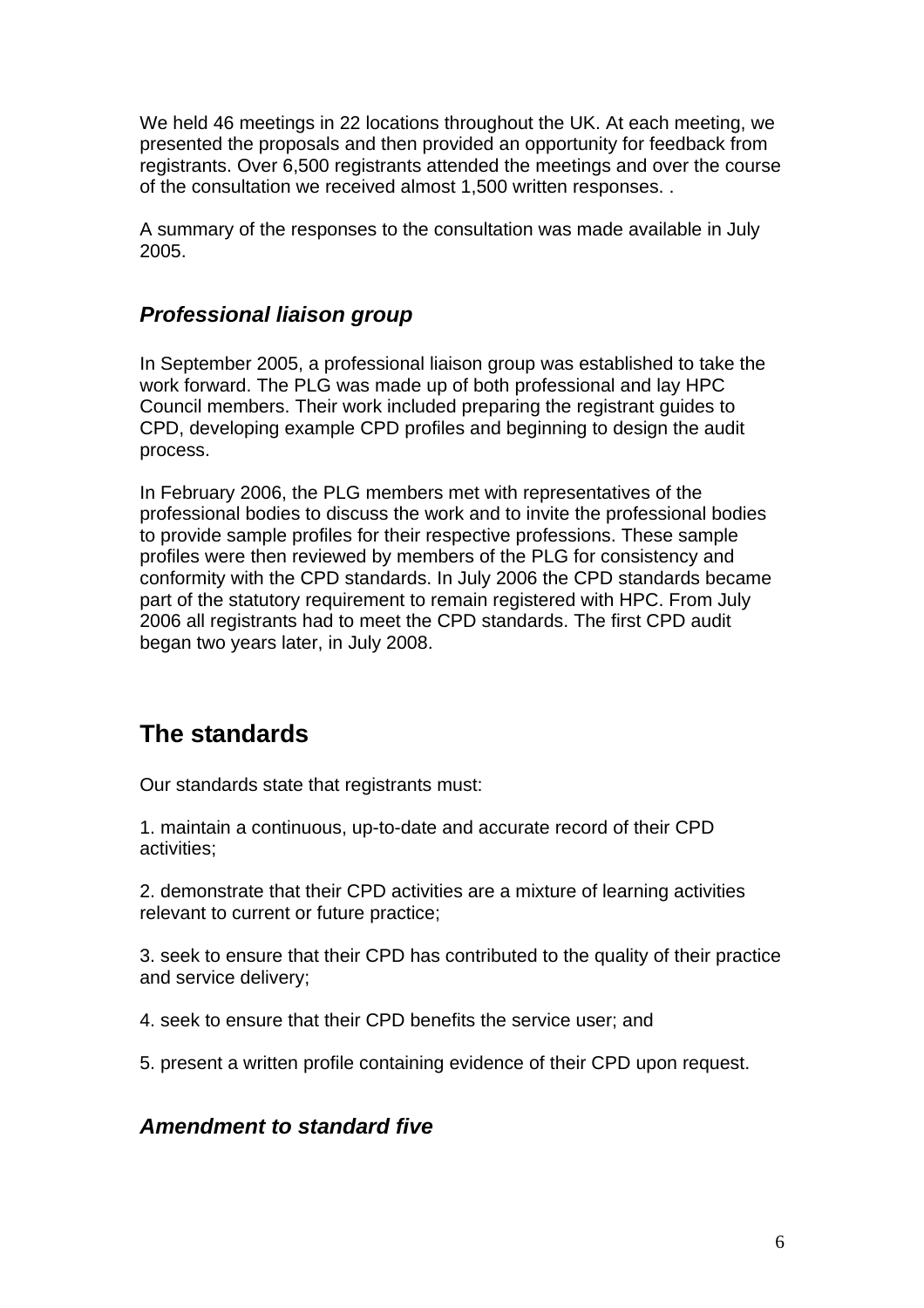During the first round of audits we received a small number of profiles in a strikingly similar format. We investigated the matter and established that they had been produced on the individuals' behalf by a third party. Whilst this was not in breach of the CPD standards as they were written, it did not reflect the purpose of the audit process which was to examine a sample of profiles generated by the registrants themselves.

In February 2009, we therefore consulted on amending Standard 5. The majority of the responses were in favour of the change, and after Council approval, the revised standard came into force in June 2009.

The amended wording of standard 5 is:

'Registrants must, upon request, present a written profile (which must be their own work and supported by evidence) explaining how they have met the standards for CPD'.

# **The CPD audit process**

## *Registration and CPD*

We register professionals on a biennial basis. This means that each profession has fixed dates to renew their registration every two years. We took registration dates into account when deciding when to audit professionals, and have therefore linked CPD audits with registration renewal. For example, paramedic's registration renewal forms were issued during the first week of June 2009, this was followed by CPD audit notification within 10 working days. The submission deadline for both renewal forms and CPD profiles was 31 August 2009.

## *Selection*

We took the decision to audit a sample of randomly selected registrants CPD activities bi-annually, rather than checking each registrant. This decision was proportionate and appropriate given our assertion that health professionals were committed to their responsibility for meeting the standards of CPD and the majority were already undertaking CPD prior to the introduction of the standards

By auditing a sample of registrants rather than all those registered with us, we have also been able to manage costs and provide better value for money for those who pay registration fees. If we were to audit all those registered with us, the costs would be considerably higher and this cost would have to be met by increased registration fees.

Registrants were selected randomly from all those registered within their profession for the last complete renewal cycle (the two year periods that we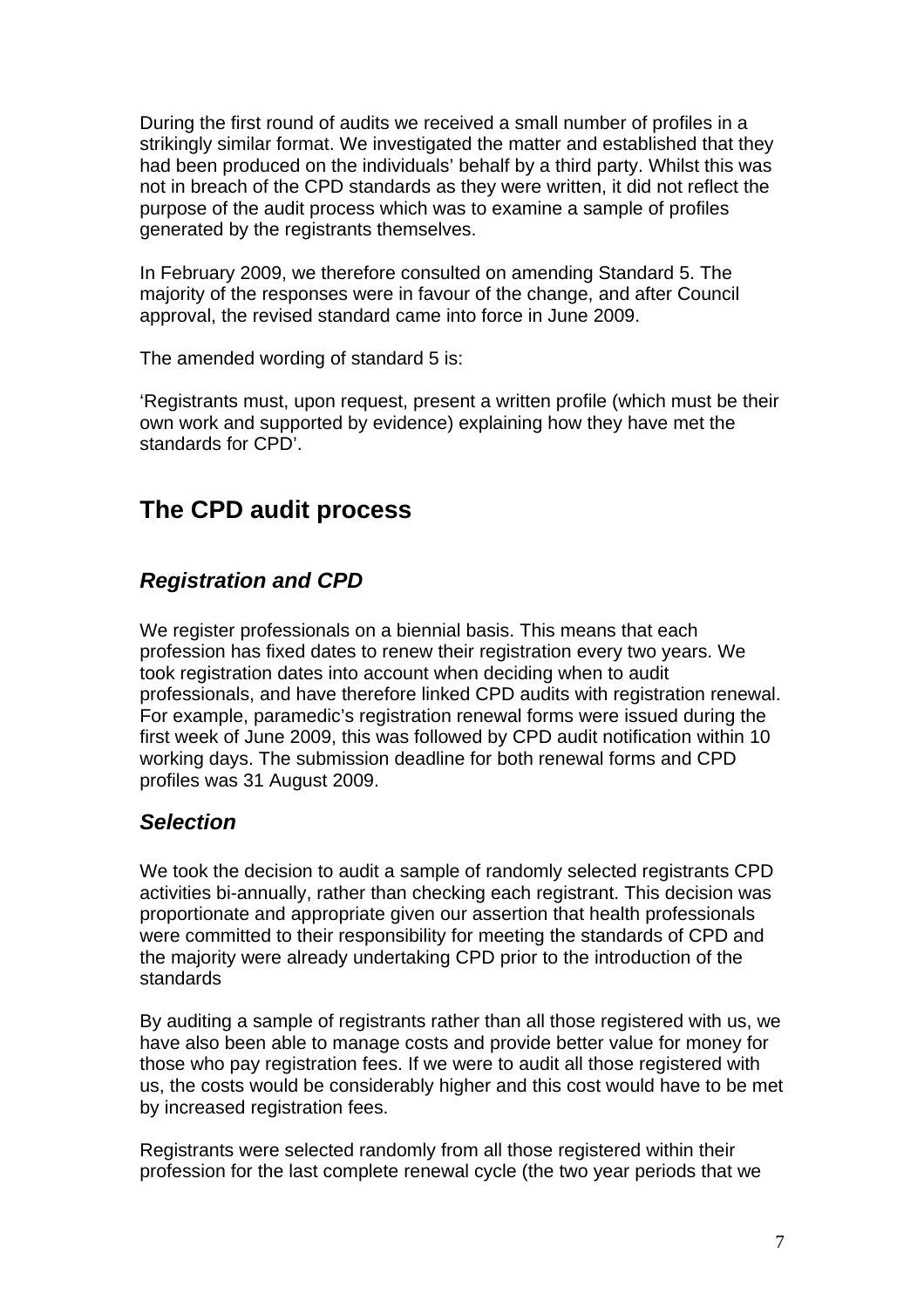register each profession). This meant that those new to their profession and those returning to practice were not selected.

Selection for audit took place at the same time as renewal notices were sent out, three months before the end of each registration cycle.

### *Deferral*

We recognised that, due to unavoidable circumstances, some health professionals would need to defer (put off) their audit. This was because they could not fill in their CPD profile as a result of illness, family circumstances or maternity leave. 'Deferral' offers those who cannot complete their CPD profiles due to circumstances beyond their control the opportunity to stay registered.

When requesting 'deferral' we ask that registrants write to us as soon as possible giving their reasons for deferring and evidence to support it. Anyone accepted for deferral will be automatically included in the next round of CPD audits.

## *Sample size*

When the first audits took place in 2008, we selected 5% of the first two professions (chiropodists / podiatrists and operating department practitioners). Dependent on the outcome of those audits, we then proposed to audit 2.5% of the professions after that.

We chose levels of 5% and 2.5% after taking in to account the number of health professionals on our Register, and taking advice on sample sizes from the Statistical Services Centre at the University of Reading.

It is our intention to review the sample sizes once the first round of audits is completed in June 2010.

# **Assessing the profiles**

#### *Developing the audit process*

In June 2007 we held a test assessment day to investigate the most effective methods for assessing CPD profiles. We invited our registration assessors to volunteer to submit a profile of their CPD for assessment, and a further group of assessors to undertake the assessments. We selected 20 of the volunteers to participate.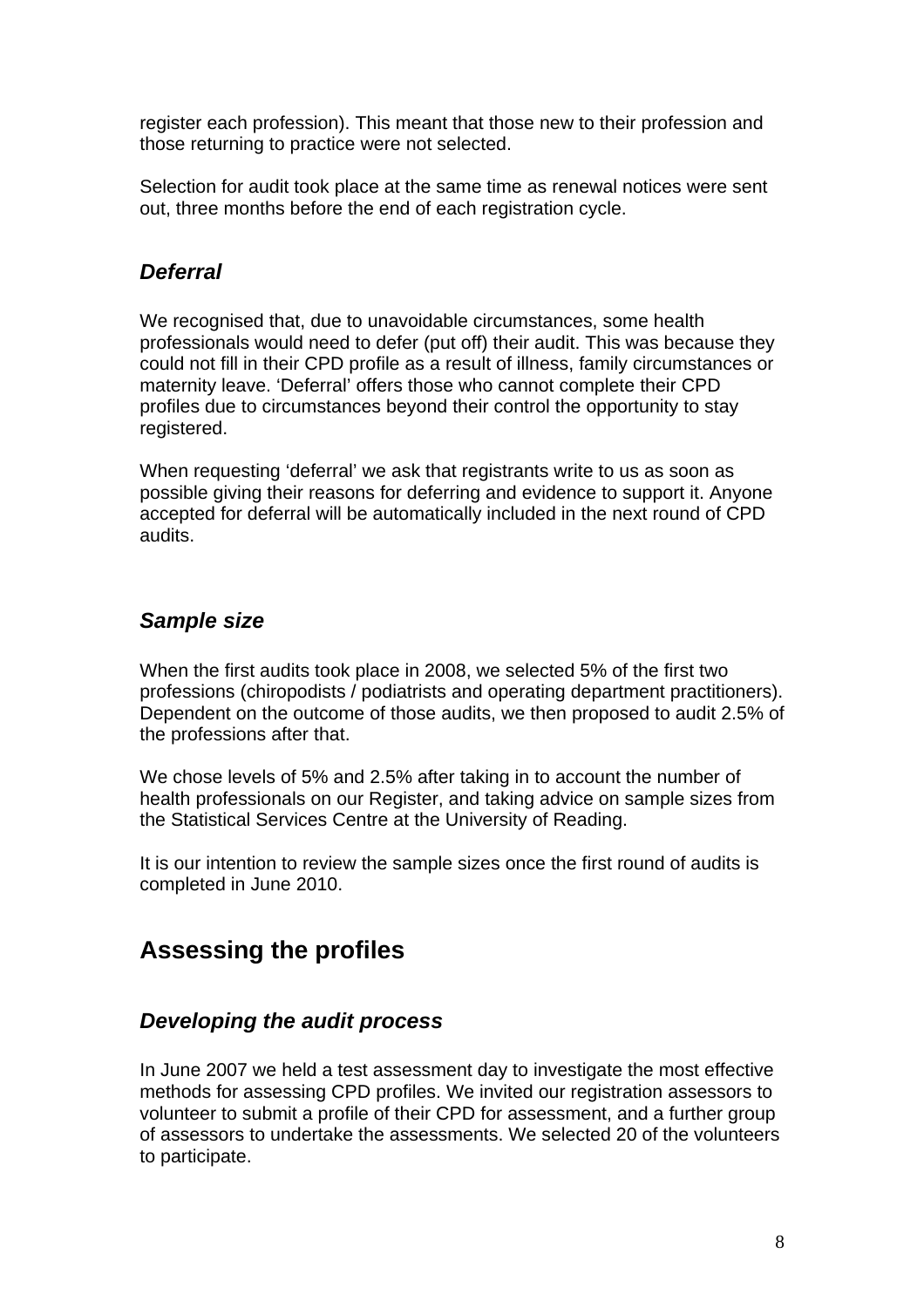The assessors worked in pairs looking at the profiles and accompanying evidence, they then discussed the profiles before reaching a joint decision. As the CPD standards are the same for all the professions we regulate, we also trialled 'cross profession assessing'. This meant that the second assessor would be from a different profession.

#### *Assessor appointments*

We appointed 31 CPD assessors from the first four professions to be audited. They worked as 'partners' of the HPC to undertake the assessment of CPD profiles.

To recruit the CPD assessors we wrote to our current partners and advertised on our website. Where there was a shortfall, we also advertised in professional journals. We required applicants to be registered members of the professions with appropriate experience of review and assessment.

#### *Assessor training*

Once appointed, the assessors were invited to attend training days at our offices. The aims of the training sessions were to enable the assessors to:

- understand and apply the CPD standards
- understand the assessment process
- undertake a CPD assessment
- make well reasoned decisions

The assessor training days were facilitated by the CPD Communications Manager and members of the Policy and Standards Department. They comprised a mixture of presentations, discussion and practical exercises.

The assessment decisions available to the assessors were:

- to accept the profile;
- to request further information (within 28 days);
- to allow further time (3 months) to meet the standards; and
- to reject the profile.

#### *Assessment days*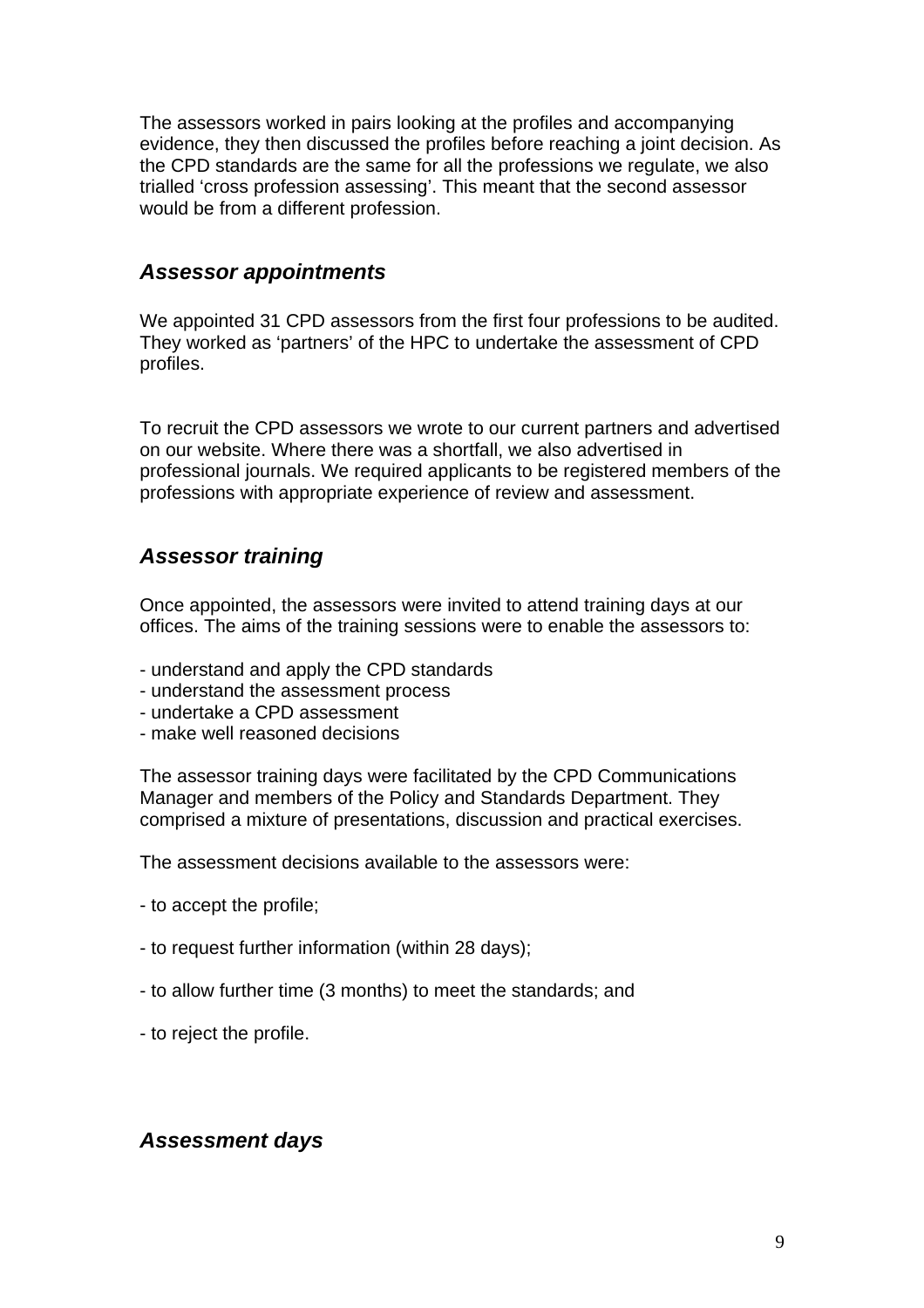Given the number of CPD profiles that needed to be assessed, an efficient method of assessment was required. Previous assessments of International and Grandparenting applications had been copied and posted to registration assessors in order for them to be completed at home. However, it was decided that CPD profiles would be assessed at our offices, with the assessors working in pairs and recording their decisions together.

The first assessment day took place in June 2008 when six assessors completed over seventy profiles submitted by chiropodists and podiatrists. A further five assessment days took place during the summer and a total of 450 profiles were assessed. When assessment days resumed in October 2008 for operating department practitioners, we were able to invite a number of the chiropodist and podiatrist assessors to assist with the audit. This was the first occasion when profiles were assessed by two assessors from different professions. The chiropodists and podiatrists adapted easily to assessing a new profession and were able to apply the five standards for CPD without having in depth knowledge of the OPD profession. In total 346 ODP profiles were assessed on five assessment days.

#### *Assessor feedback*

This section contains personal accounts from CPD assessors involved in the first audit.

## **Chiropody / podiatry**

*The requirements of the CPD audit are innovative and pioneering. The emphasis is on benefits to patients and reflects the role, scope and active plans for the life-long learning of a health professional with the guidance of the Health Professions Council to have a 'light touch'.* 

*I* became involved as *I* have been a professional partner for the HPC on the *register as a chiropodist / podiatrist since 2003. I also hold a post in the NHS as a podiatric surgeon.* 

*As podiatrists were the first of the registrants to be audited for the CPD cycle it was an interesting and useful process to take part in. One month after our training day we were invited to the HPC's offices in South London and were given huge bundles of paperwork to work through to assess the recent CPD cycle over the last two years for each individual selected for audit. There was a clear randomisation as all aspects of podiatry practice were covered including high level management and researchers. It was always straightforward when a registrant had read the instructions and presented their information in the correct format. Even so it was very heartening to read about the huge diversity of work carried out in the name of podiatry which included some surprises such as ear piercing licences!* 

*Some registrants submitted out of date material and this needs to be made more clear in future accompanying explanatory notes. Two assessors*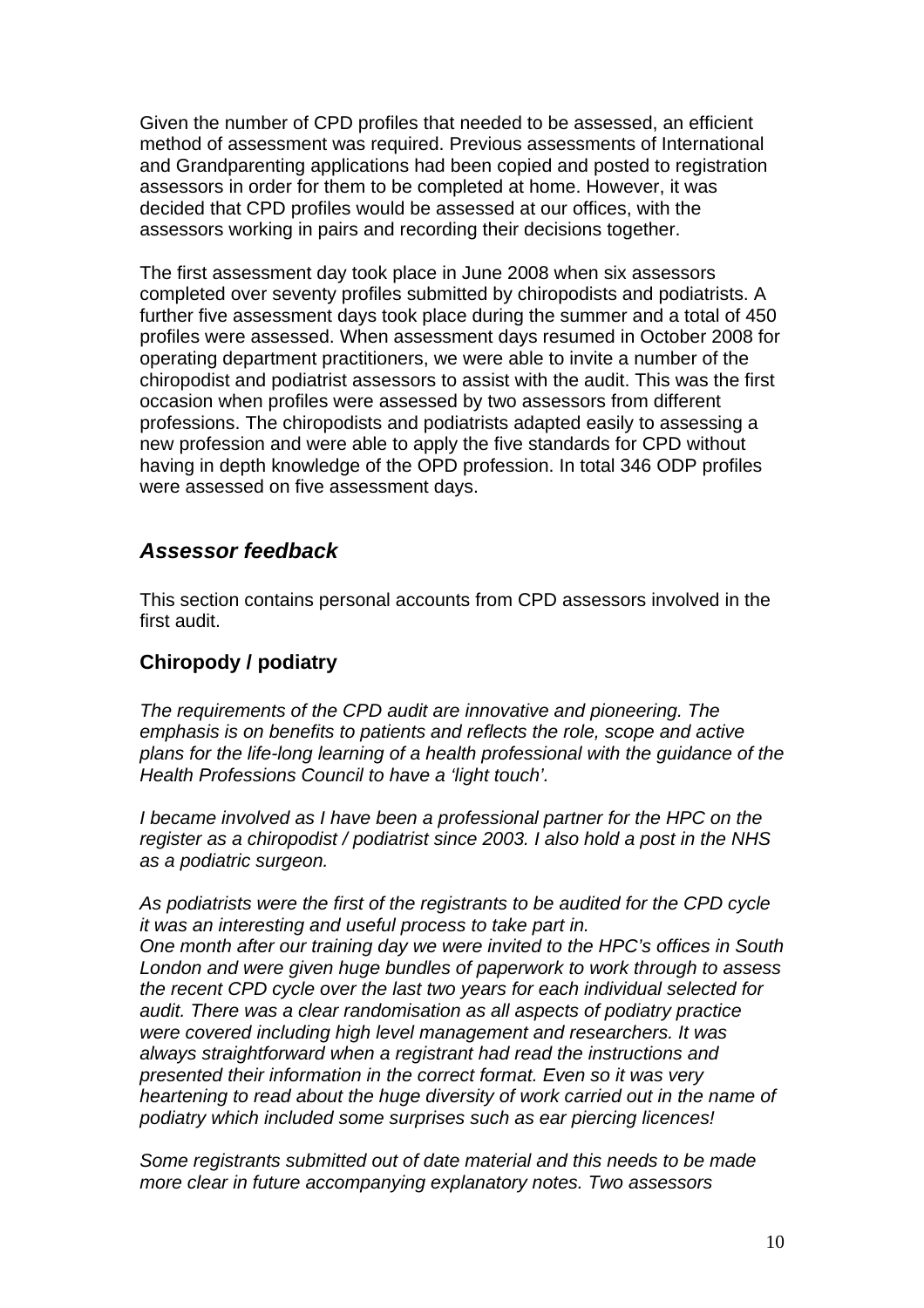*checked the submissions for discrepancies or concerns. We were able in the first instance to request further information. Alongside the exemplary submissions, Masters, extensive scope and experience were submissions from those who had not submitted or shown any attempt to increase their knowledge over the preceding years and certainly not within the required timeframe.* 

*Most of the resubmissions readily met these requirements but some failed to grasp the need to show a commitment to the CPD cycle and process and more information and more time to undertake CPD activities was granted to them.* 

*I was pleased to be a part of this overall positive system and was then asked to assist with the ODP audit cycle. As a podiatric surgeon I found that my experience of operating theatres was helpful when reviewing CPD profiles of ODP's.* 

*Here again the clear, concise and well thought out submissions were plentiful and it was fascinating to learn about the profession of ODP in this detailed manner.* 

*In summary I found the process to be positive and certainly it is important to be maintaining your individual portfolio and a sense of direction in ones own learning. No doubt those who were asked to submit had been daunted by the task but in the reading of the submissions there was a sense of professional pride in the many achievements accomplished.* 

**Emma Supple** – chiropodist / podiatrist CPD assessor

#### **Operating department practitioners**

*I am a senior ODP with Clinical Team Leader surgical responsibilities in a developing and forward thinking Day Surgery Unit. In addition to this I am an occasional visiting lecturer and have been involved in partnership with a university for developing a programme of study enabling perioperative Health Care assistants to develop and extend their skills through a Foundation degree framework - part of a local developing the perioperative workforce initiative.* 

*I became a 'Partner' with the HPC in 2004. To this day, I am amazed that I attended the interview not really believing I would be 'good enough' to be part of such a high profile public organisation - I felt really passionate about protecting the public, making them more aware of my ODP profession and how we contribute to their care – Here I am today, as a valued registration assessor and panel member taking part in assessing CPD profiles.* 

*I attended a CPD assessment training day alongside other colleagues in my profession – a mix of academic and clinical practitioners. For me the CPD standards were reasonable to follow – what we needed as a group of*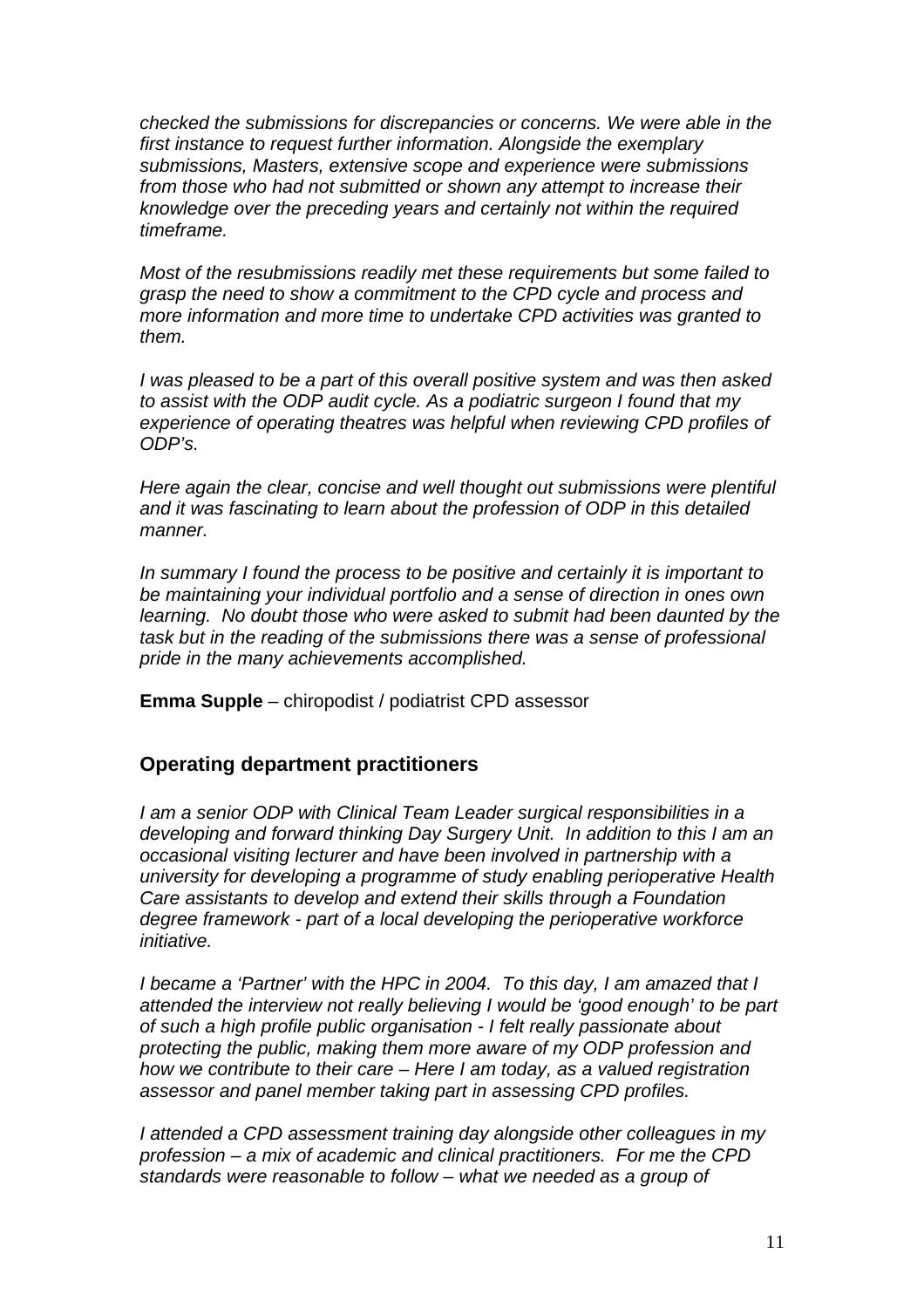*assessors was to be very clear and focused that we did not assess the academic style of the profile but assessed profiles against clearly articulated CPD standards. It could be so easy for some assessors to get trapped in an academic style of assessment. As a registration assessor, I was used to the style of the HPC documentation and thus felt confident that I could apply my skills as a fair and reasonable CPD assessor using measurable standards.* 

*Like Registrations, CPD assessors work in pairs, reviewing profiles and coming to a joint decision. We were one of the first professional groups to be audited and thus my early experience of assessing profiles was during an 'assessment day' held at the HPC. This was very useful because we worked in pairs and were able face to face in pairs to discuss the profiles and share our developing experience with the HPC and other assessors in the group. As an assessor, I quickly became familiar with the standards which would ultimately guide our decision making. From that initial day, I now continue to assess profiles remotely with another assessor often through a series of emails and always making a shared decision within a 2 week time period.* 

*Most of the profiles were fine and it was an inspiration to see such a diversity of roles within the ODP profession. It was also a shared sense of pride to see that Registrants had really taken on board the value of CPD and had submitted profiles which clearly met the standards. In contrast, other profiles really struggle to meet the standards. As an assessor, I genuinely empathise with those Registrants who do not meet the standards and are either requested to provide more information or be given more time to resubmit a profile. As an assessor, I am not there to make it difficult for such Registrants but to clearly state what it is they need to provide so that their CPD evidence meets the standards and maintains their Registration. The most common errors are that Registrants do not submit a list of CPD activity to meet standard 1 or they do not clearly articulate why their sample of CPD activity benefits them in terms of professional development or how it benefits service users (standards 3&4). I am still involved with assessing the final few that are coming through as resubmissions but I have enjoyed the CPD assessment journey and learned so much from the process.* 

**Maria Boutabba** – Operating department practitioner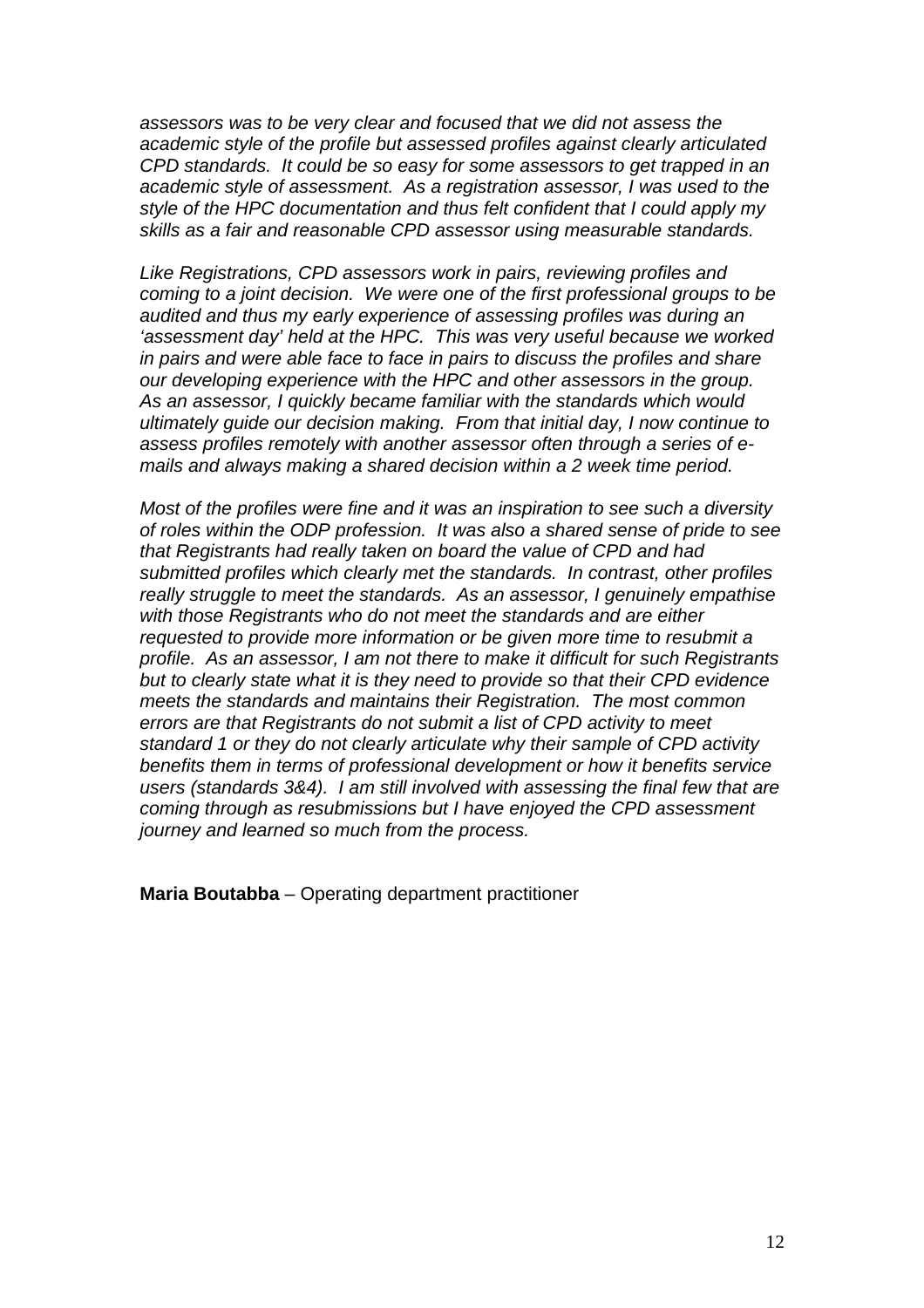# *Assessor guidance when submitting a CPD profile*

Felicity Court and Helen Fletcher – Speech and language therapists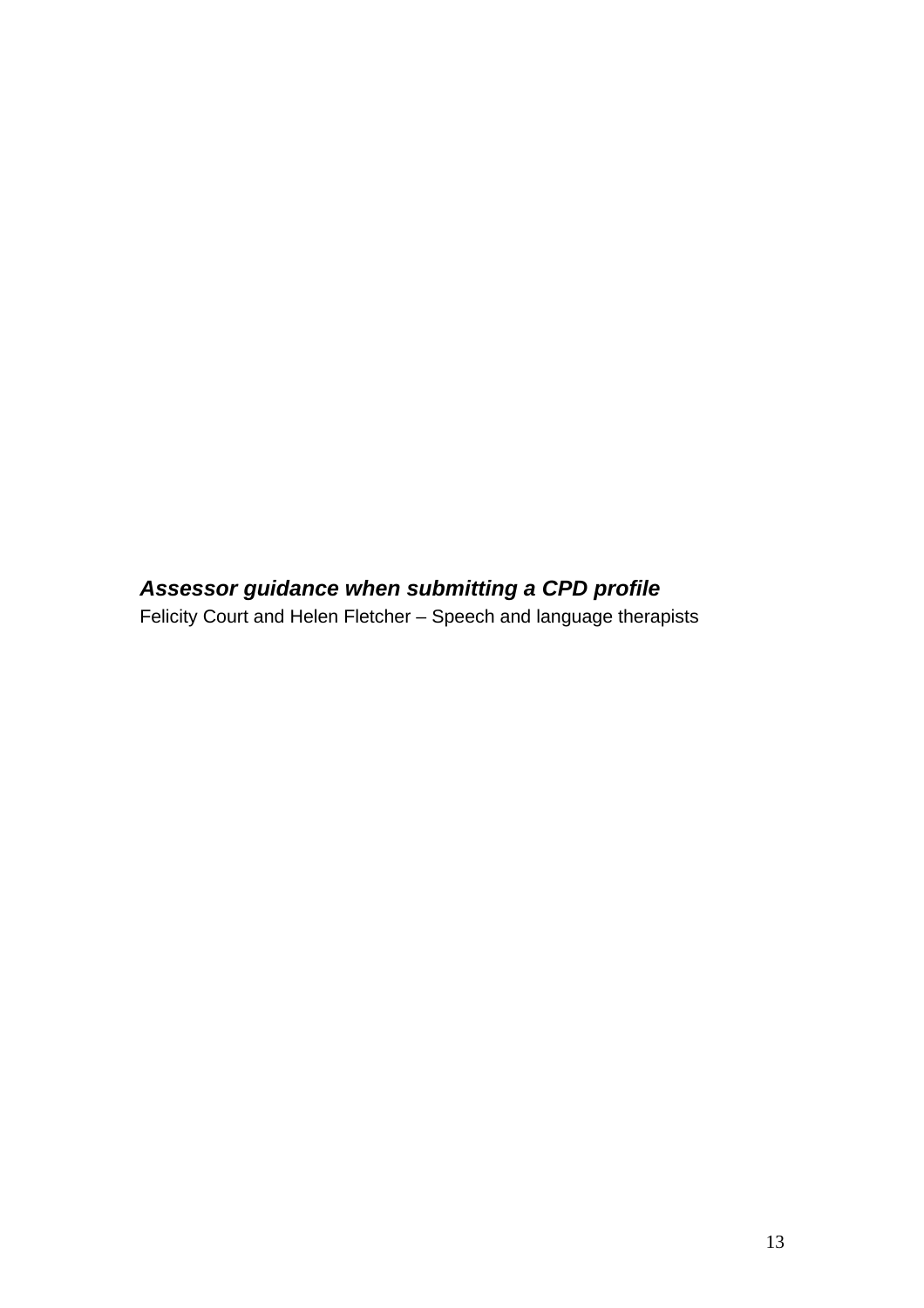Examples of best practice in CPD submissions:

- Printing and sending the CPD activities for whole period of CPD being assessed (i.e. allowing assessors to clearly see that standard 1 is met)
- Printing and sending the CPD types of CPD activities for whole period of CPD being assessed (i.e. allowing assessors to clearly see that standard 2 is met)
- A detailed personal reflective statement that focuses on 3 to 4 aspects of CPD
- Personal statement taking a number of personal/professional objectives and then demonstrating how these have been met and the benefits to service users
- Use of one or two A4 pages to write up a reflective record of a CPD activity undertaken (e.g. using a format such as Gibbs reflective cycle)
- Using a format for the personal statement. For example: activity; what I leaned; how this learning affected how I work; how my learning has benefited service users/quality of work.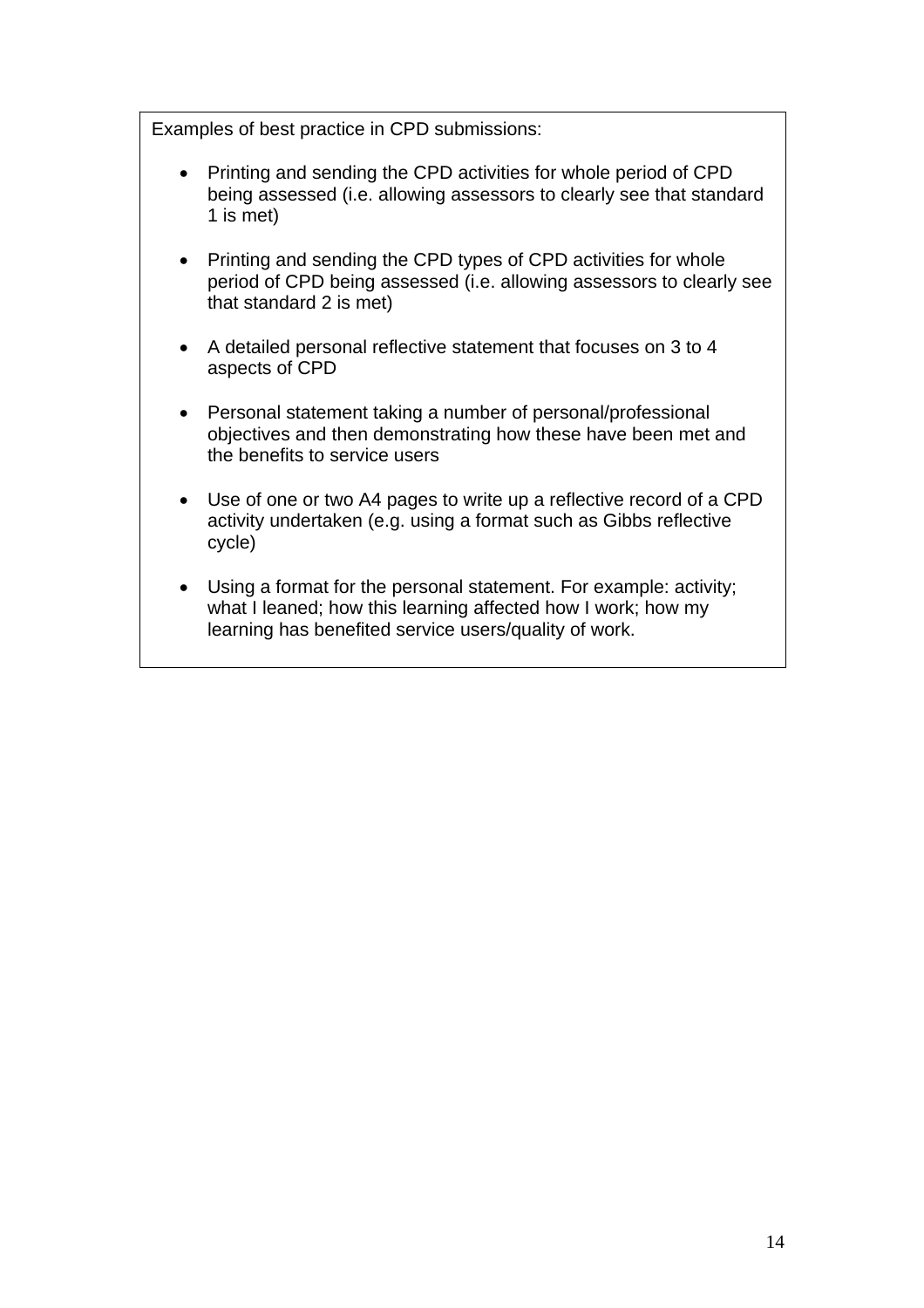| Examples of questionable/poor practice in CPD submissions: |                                                                                                                                                                                                                                                                                                                                                 |  |  |
|------------------------------------------------------------|-------------------------------------------------------------------------------------------------------------------------------------------------------------------------------------------------------------------------------------------------------------------------------------------------------------------------------------------------|--|--|
| $\bullet$                                                  | Sending in items marked "highly &/or confidential"                                                                                                                                                                                                                                                                                              |  |  |
| $\bullet$                                                  | Failing to send in a continuous, up-to-date record of CPD (as per<br>standard 1)                                                                                                                                                                                                                                                                |  |  |
| $\bullet$                                                  | Submitting copies of patient reports/letters/case notes or patient<br>identifiable information as part of CPD evidence                                                                                                                                                                                                                          |  |  |
| $\bullet$                                                  | Keening a record of day-to-day of work activities (i.e. confusion<br>between what is CPD and what is actual work). For example:<br>$activity = budget meeting; learned = update on budget; comments =$<br>recruit to vacancy                                                                                                                    |  |  |
| $\bullet$                                                  | Listing activities that form part of a job description as a CPD activity<br>without demonstrating standards 3 & 4. For example, recruitment<br>activities such as short listing for a post or interviewing are only CPD<br>if the registrant is learning/developing their practice within these<br>activities and can demonstrate/evidence this |  |  |
| $\bullet$                                                  | Sending a sample of professional body CPD log and suggesting that<br>the assessors could log on and look at the log if further information<br>required                                                                                                                                                                                          |  |  |
| $\bullet$                                                  | Repeated use of "we" in CPD statement with focus on what the<br>department, service or organisation had achieved rather than what<br>individual had learnt                                                                                                                                                                                      |  |  |
|                                                            | Excessive use of profession specific abbreviations in statement                                                                                                                                                                                                                                                                                 |  |  |
| $\bullet$                                                  | Printing and sending professional body CPD in monthly/calendar<br>format or just printing the certificate or hours, as this provides<br>insufficient detail.                                                                                                                                                                                    |  |  |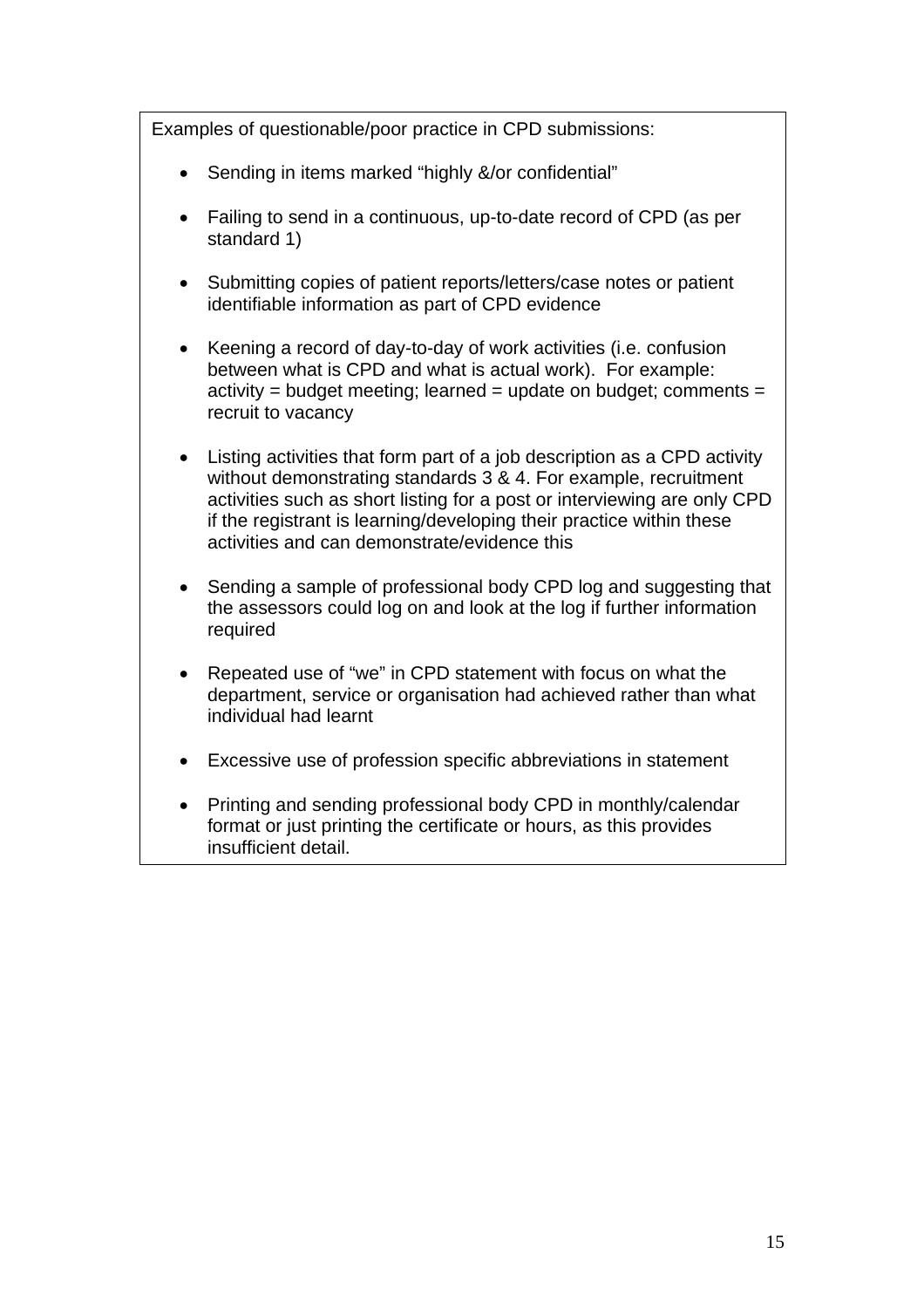Examples of potentially extraneous/unnecessary practice in CPD submissions:

- Sending in copies of DVDs, policies, full articles/papers, handouts or overheads from presentations attended that registrants have read or influenced practice
- Sending large folders or a bound book full of CPD evidence
- Re-typing professional body CPD information into a word document
- Writing-up six or more activities in personal statement

# **Communicating our audit requirements**

## *Sample profiles*

In 2005, we began working with professional bodies to produce sample CPD profiles for our website. We have now published a total of 33 profiles across 13 different professions and we are continuing to work on publishing more.

The sample profiles are examples of the CPD profiles a registrant might submit if they were audited, without the supporting evidence. We have published these profiles to give examples of how registrants in different settings, undertaking different kinds of activities, could show how they meet our standards of CPD if they were selected for audit.

The profiles are not intended to be the best or only way of putting together a CPD profile, but instead illustrate how there are a variety of different ways of meeting our standards. They also illustrate that there are a variety of different ways of structuring and writing a CPD profile. For example, some of the sample profiles use almost the full 2,000 word limit, whilst others use less than half of that but still comfortably meet the standards.

We have also found that registrants often find it really helpful to look at profiles from outside of their own profession to compare different approaches to CPD.

## *Publications*

In May 2006, we published 'Your guide to our standards for continuing development', which was mailed to all registrants. We also published a more detailed guide to the standards and audit process, 'Continuing professional development and your registration' in July 2006 which has been available upon request and via our website. To date we have distributed over 21,000 copies.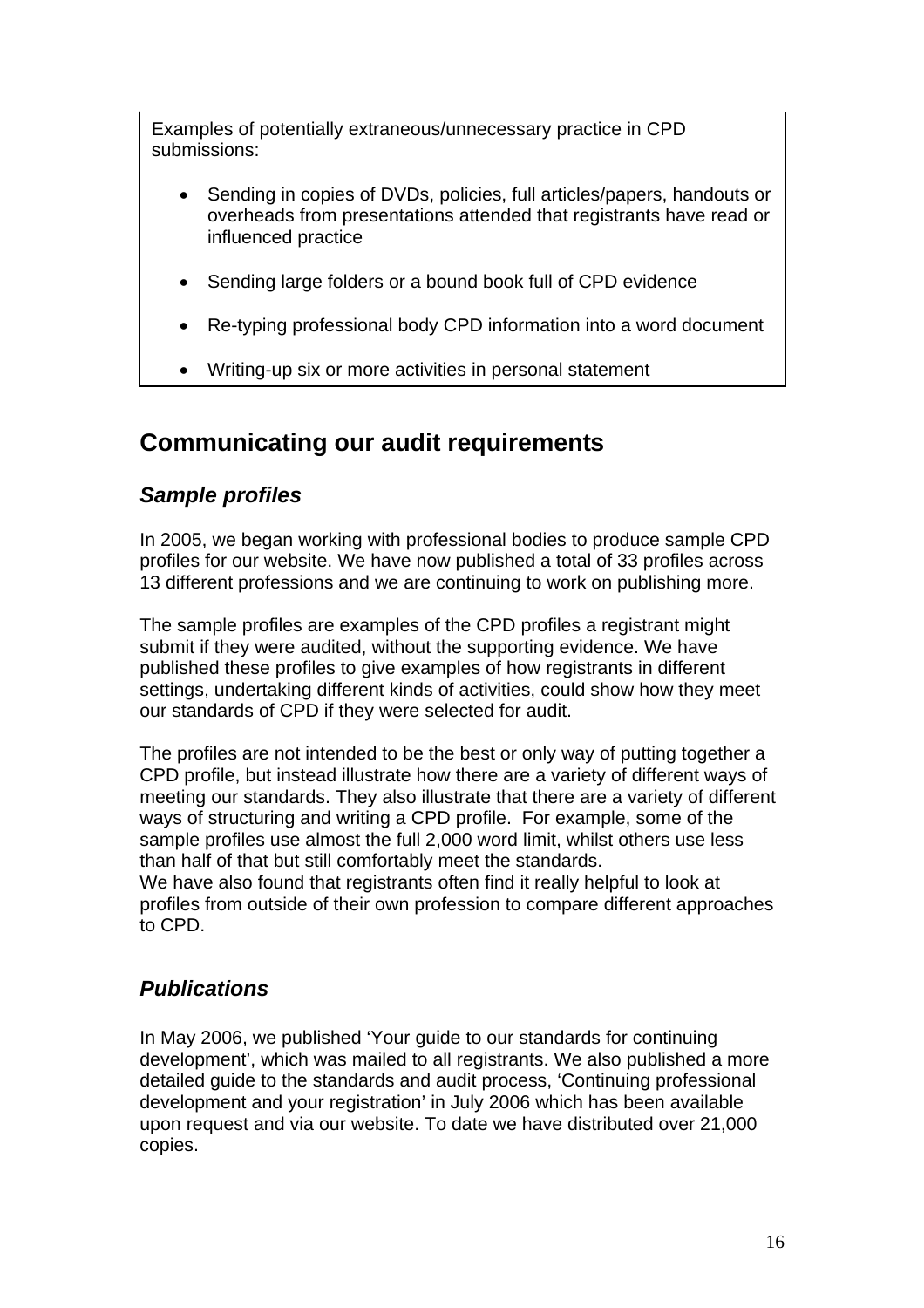In preparation for the first round of audits, in May 2008, we published specific guidance for those selected for audit, 'How to complete you continuing professional development profile'. This is sent to registrants selected for audit.

At the same time we also produced paper-based and electronic CPD profile templates for use by those selected for audit. This allowed for the profiles to be either completed by hand or word processed. Using a standardised template gave registrants' a clear format for producing the profile and provided the assessors with an understanding of what to expect.

## *Presentations*

#### **CPD Talks**

Shortly after the publication of the CPD standards we saw registrant demand increase for event speakers, meetings and conferences. Initially these were responded to by members of HPC staff from within the Policy department, and a number of talks were also given by HPC Council members.

To enable us to coordinate the communication of the CPD requirements to registrants we created the post of CPD Communications Manager in October 2007.

Since then, more than 13,000 registrants have attended talks at over 200 locations across the UK given by the CPD Communications Manager. We took a proactive approach to organising the talks utilising new and existing networks and advertising in the HPC newsletter 'InFocus'. All parts of the UK were visited for extended periods to allow for a greater number of talks to be delivered.

Feedback from registrants who have attended these events has been positive. The opportunity to meet so many registrants and hear and address their concerns first hand has been invaluable to the CPD programme of work.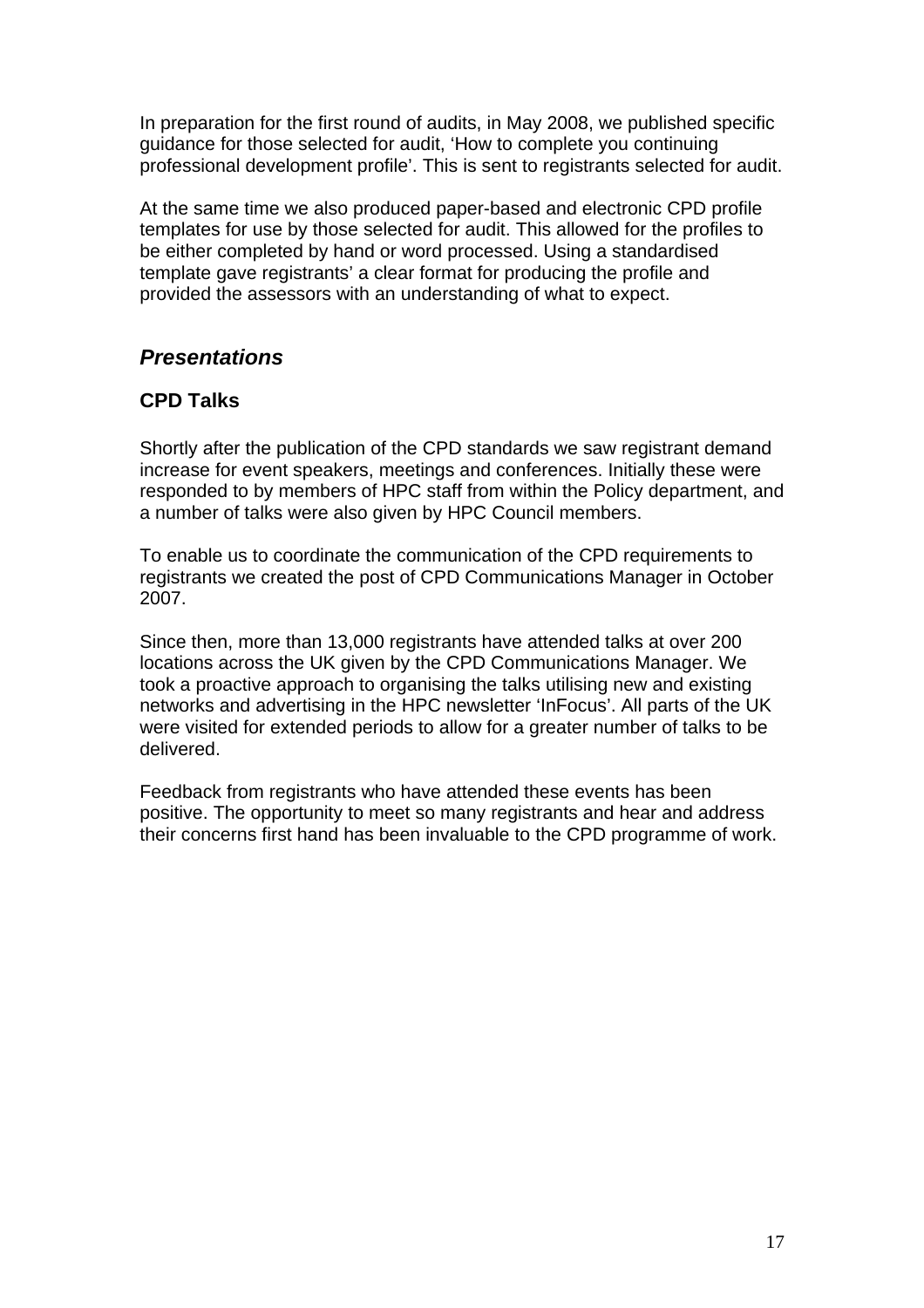| <b>CPD talks delivered</b> |     |
|----------------------------|-----|
| England                    | 154 |
| Scotland                   | 20  |
| Wales                      | 12  |
| Northern Ireland           | 8   |
| <b>Channel Islands</b>     |     |
| Isle of Man                |     |

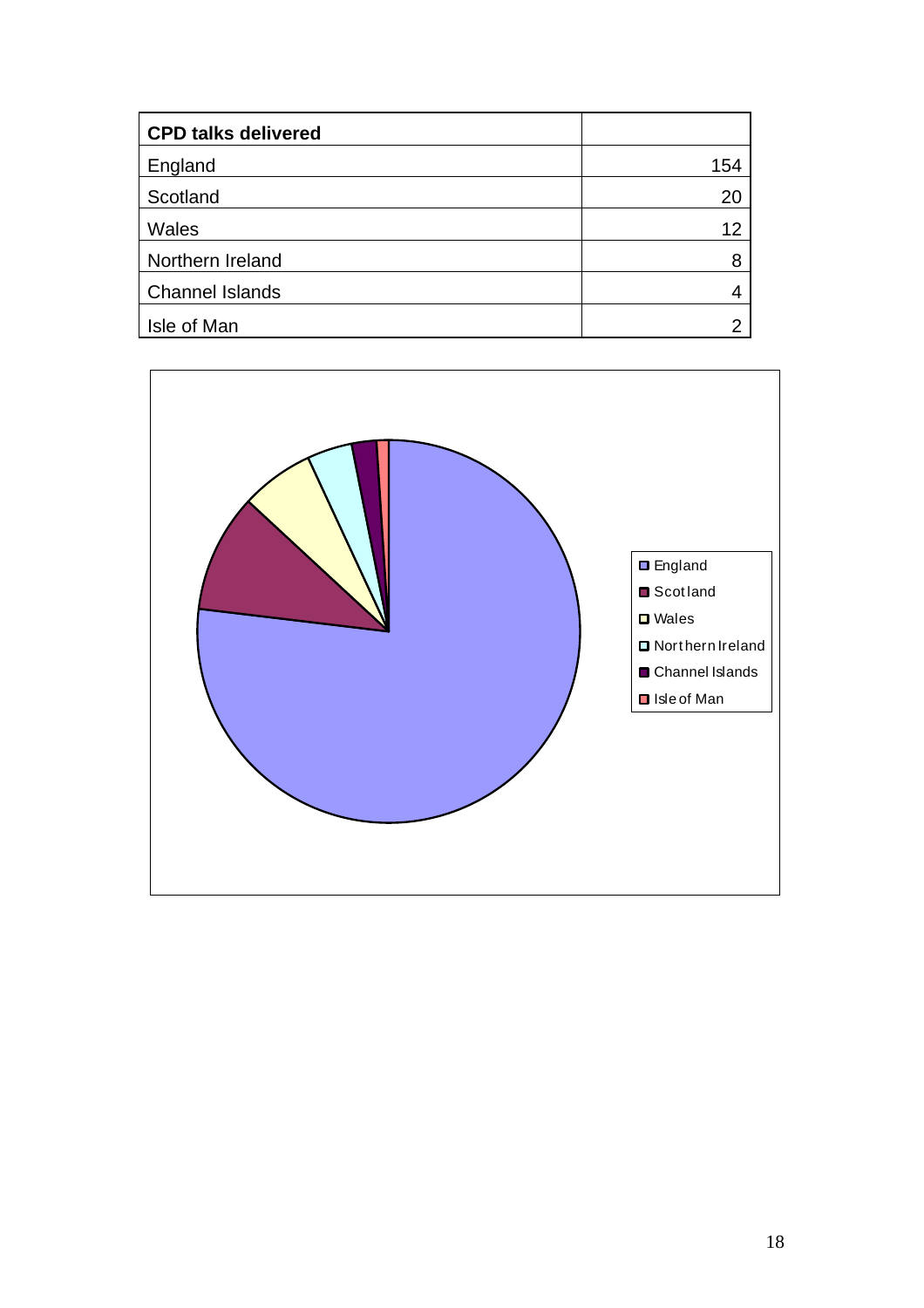| <b>Registrant home country populations</b> |        |
|--------------------------------------------|--------|
| England                                    | 155433 |
| Scotland                                   | 18545  |
| Wales                                      | 10260  |
| Northern Ireland                           | 6194   |
| <b>Channel Islands</b>                     | 439    |
| Isle of Man                                | 249    |



### **Audio-visual CPD presentation**

To allow us to reach more registrants in a sustained and cost effective way we produced a version of the CPD presentation in DVD format. This was initially sent to every chiropodist / podiatrist and operating department practitioner selected for audit. . As a result of the positive feedback on this initiative, the presentation was placed online in June 2009 and, to date, had more than 7,000 visitors.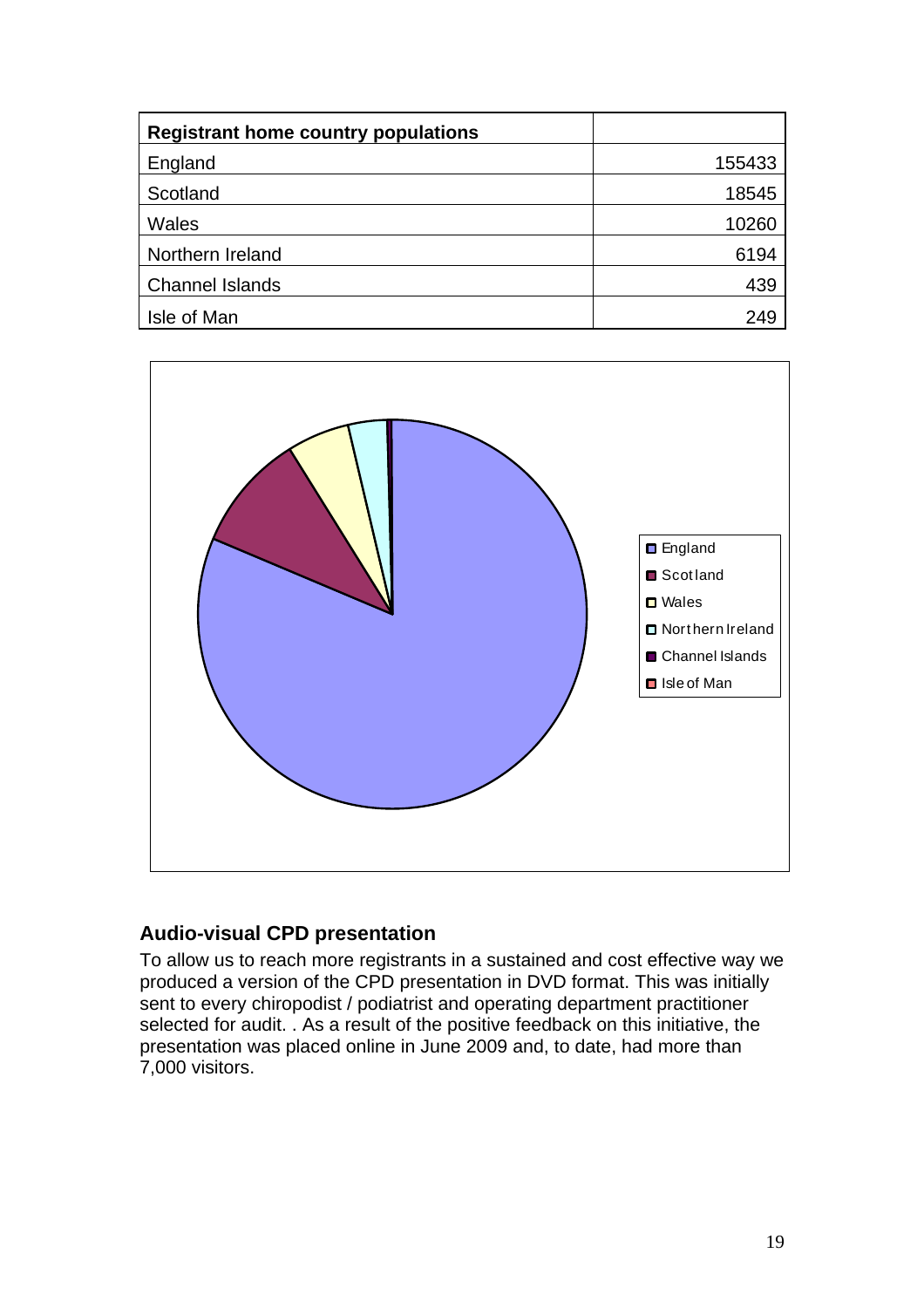## **Listening events**

Our ongoing programme of Listening events across the UK has also provided a useful forum for sharing information on the CPD requirements. We hold 16 events at eight locations each year which are an opportunity for registrants to discuss issues affecting them. Since 2006 we have included CPD in the 'break-out' sessions at these events as an opportunity for questions and queries to be answered. The topical nature of the CPD audits has meant that those attending the Listening events have had an opportunity to address their concerns, reflected in the feedback collated from the events.

#### **Employer events**

We currently hold five of these events per year across the home countries of the United Kingdom. These events are specifically targeted at Managers and HR professionals responsible for allied health professionals. The events are made up of presentations and workshops looking at key issues affecting registrants and employers. As CPD is a statutory requirement we have included workshops on the standards, audit process and profile preparation at each of the events.

## *Website*

Since July 2006 when the standards for CPD were implemented we have developed and regularly updated the CPD pages on website at: www.hpcuk.org

This has provided a consistent and developing area for resources relating to CPD for registrants. This area of the website includes electronic versions of the CPD guides, sample profiles, FAQ's, and the CPD profile template for use when submitting a CPD profile.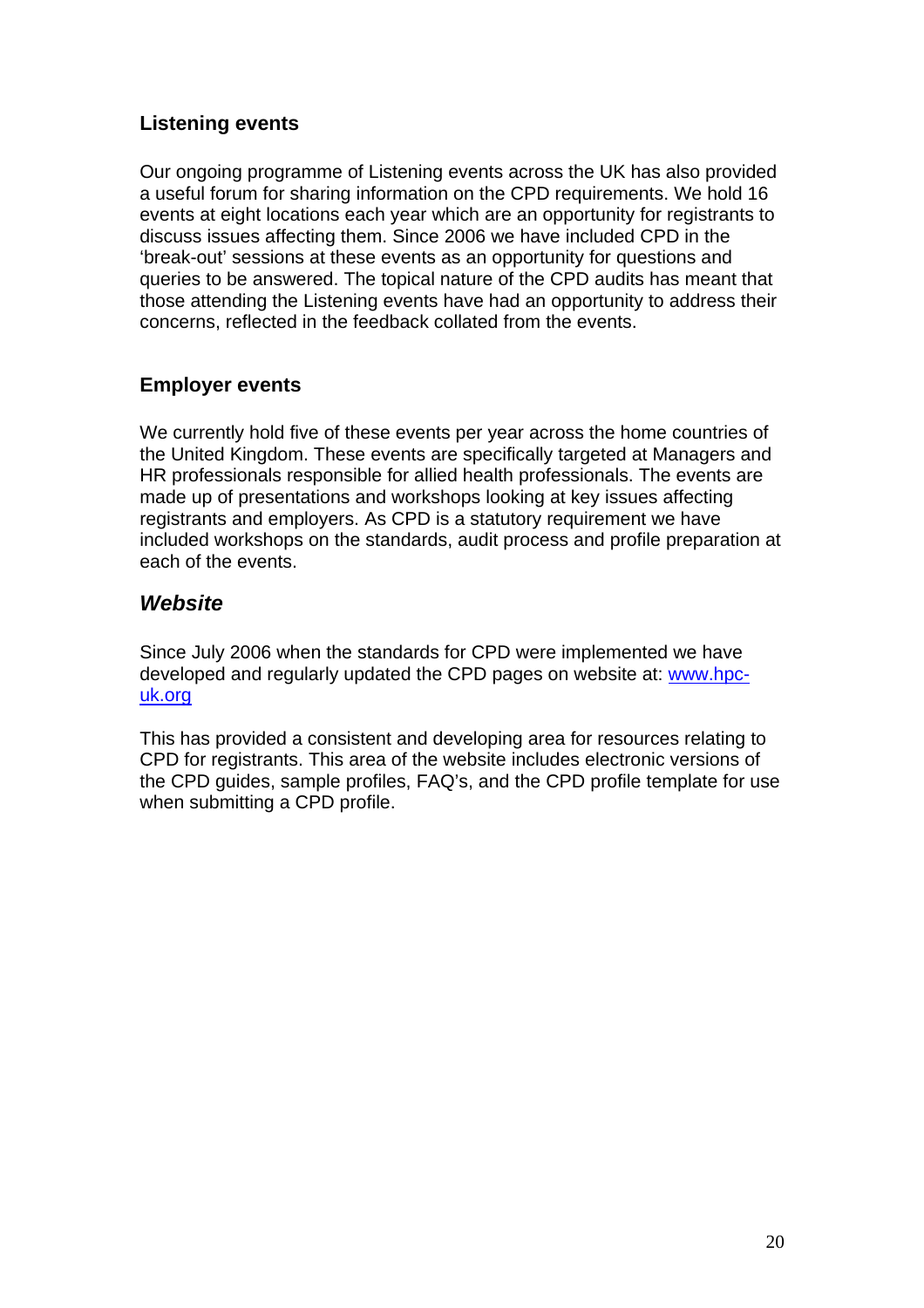# **Overall audit summary**

These audit results only relate to four out of the 14 professions we currently regulate. Yet it is interesting to note that from a total of 1,175 registrants whose profiles were accepted, 940 were successful after their first assessment. Only 232 required to provide further information before their profiles were deemed to have met the CPD standards. This gives some indication that registrants are engaging in the CPD audit process. It also indicates that the guidance and communication provided by us is enabling registrants to complete their CPD profiles in a way that meets the CPD standards.

Approximately 1 in 6 chiropodists that were selected for audit did not continue their registration after the end of the renewal period, compared to 1 in 13 registrants across the whole profession. This variance was not seen across the other three professions audited. This indicates that most registrant's decision on whether to voluntarily deregister or lapse was not affected by their selection for CPD audit. A larger proportion of chiropodists / podiatrists chose to voluntarily deregister or allowed their registration to lapse in the CPD audits. We will review future audit results carefully.

However, as a large proportion of those who voluntarily deregistered or lapsed across all four professions where in the over 50 age bands, this may suggest that these registrants may be retiring from their profession.

The deferral reasons table shows that 59% of approved deferral requests were due to personal and family illness, with a further 21% due to pregnancy or having recently given birth.

A small number of registrants also failed to submit their profile within the time allowed and had to appeal against the decision to remove them from the register. A number of these cases are still ongoing.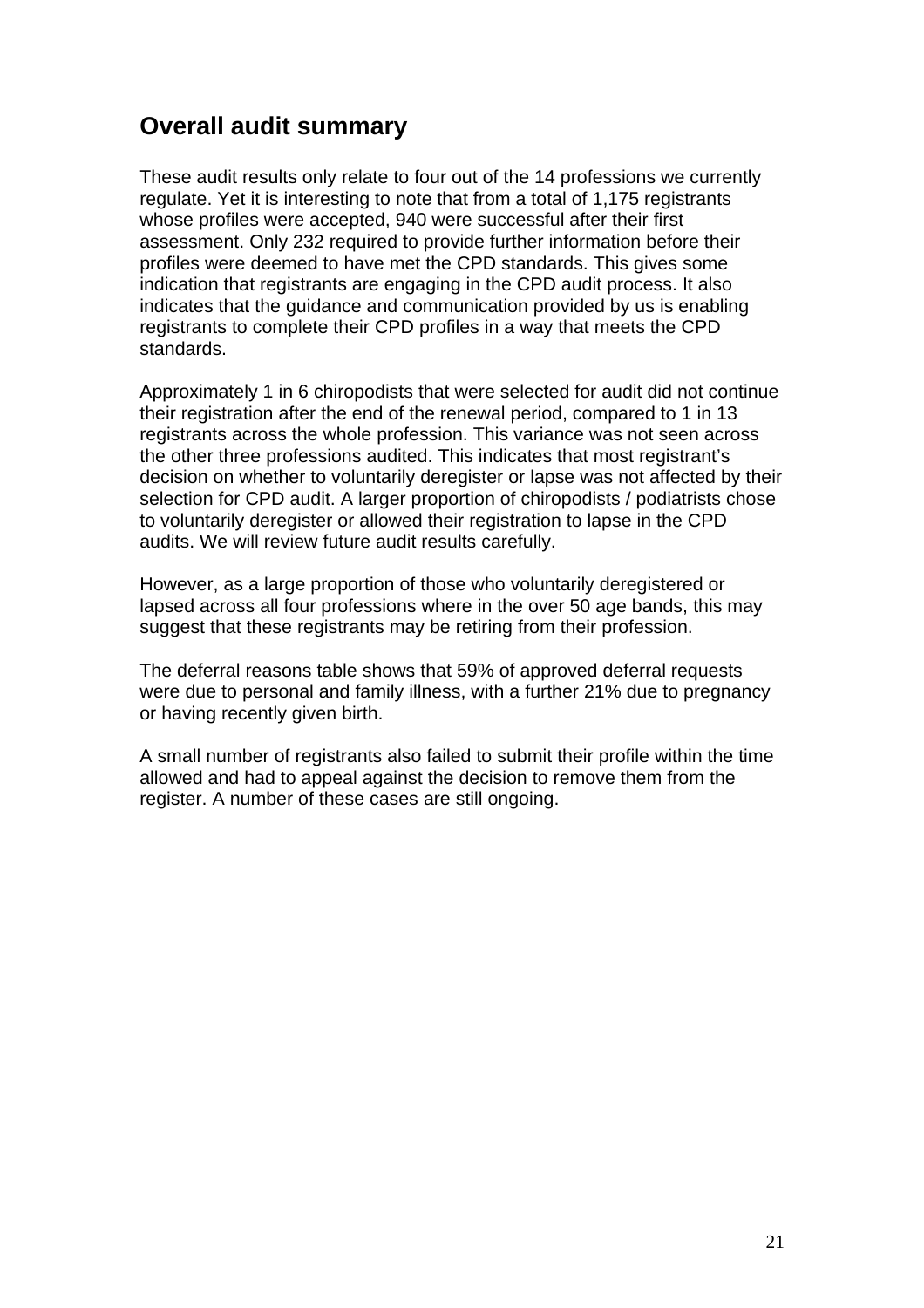## *Deferral reasons*

| Reason                          | Chiropodist<br>podiatrist | Operating<br>department<br>practitioner | Paramedic      | Orthoptist     | Total | % Total |
|---------------------------------|---------------------------|-----------------------------------------|----------------|----------------|-------|---------|
| Personal illness /<br>accident  | 21                        | 17                                      | 12             | $\overline{0}$ | 50    | 35.7    |
| Family illness /<br>commitments | 16                        | 14                                      | 3              | $\overline{0}$ | 33    | 23.6    |
| Maternity                       | 13                        | 11                                      | 4              | $\overline{2}$ | 30    | 21.4    |
| Relationship<br>breakdown       | 7                         | $\overline{2}$                          | $\overline{4}$ |                | 14    | 10      |
| <b>Bereavement</b>              | 4                         |                                         | $\Omega$       | $\Omega$       | 5     | 3.6     |
| Career break / travel           | $\overline{2}$            | 3                                       |                | 0              | 6     | 4.3     |
| Other                           | 3                         |                                         | $\Omega$       | $\overline{0}$ | 2     | 1.4     |
| <b>Total</b>                    | 66                        | 49                                      | 24             | 3              | 140   | 100     |

# **Audit Results**

The results of the audit are presented by profession and registrant CPD profile processing status. We categorise each profile into one of seven status descriptions as it progresses through the audit process. An explanation of each of these status descriptions is given below:

| Accepted                 | CPD profile met the CPD standards                                                                                      |
|--------------------------|------------------------------------------------------------------------------------------------------------------------|
| Deferred                 | Registrant requested to defer (put off)<br>their audit due to unavoidable<br>circumstances                             |
| Deregistered voluntarily | Registrant requests removal from the<br>Register                                                                       |
| Deregistered lapsed      | Registrant removed from the Register<br>as a result of non-payment or<br>completed renewal form not returned<br>to HPC |
| Under assessment         | CPD profile currently being assessed                                                                                   |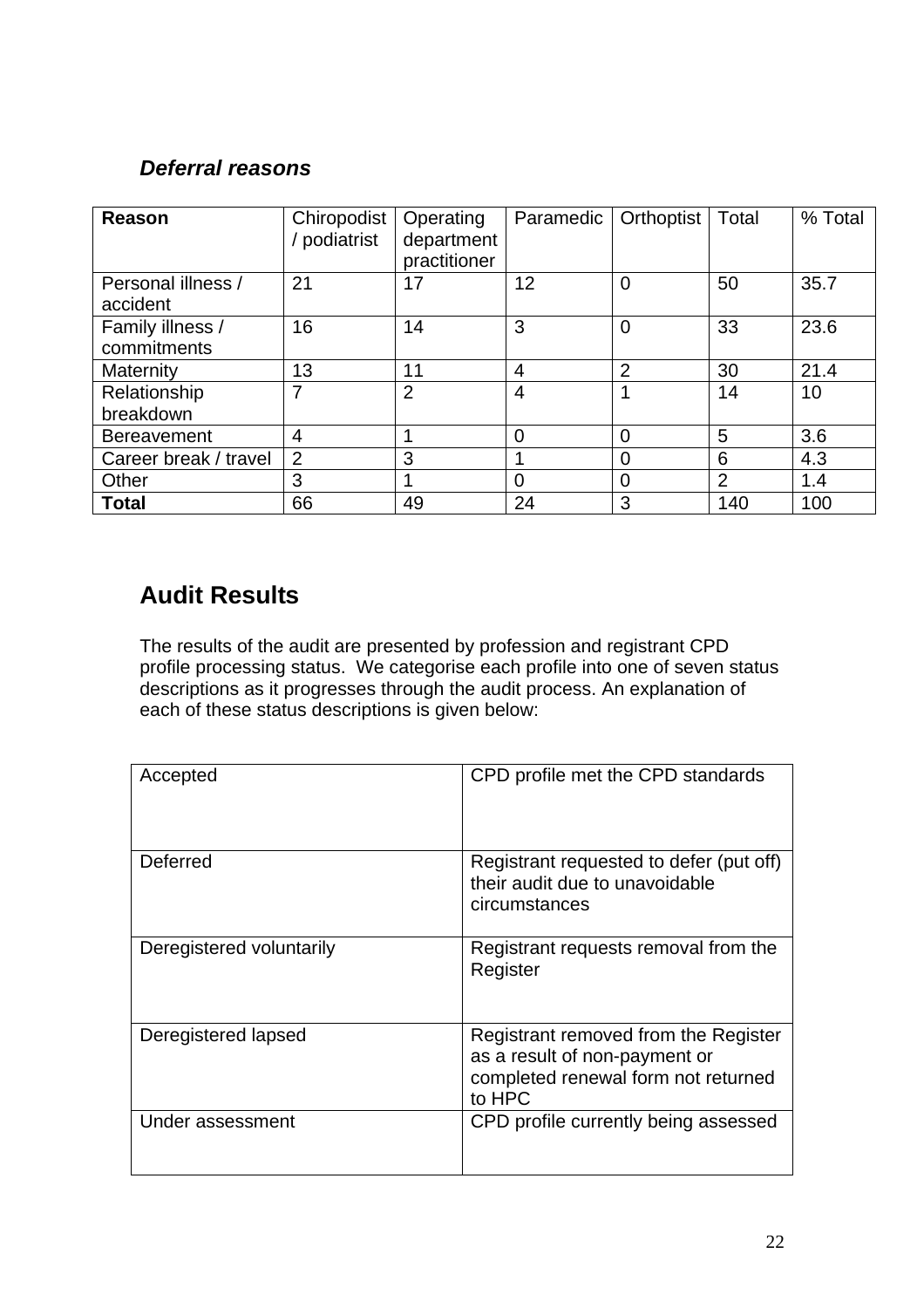| Appeal  | CPD profile did not meet the<br>standards and registrant appealing<br>against this decision |
|---------|---------------------------------------------------------------------------------------------|
| Removed | Registrant removed from Register as<br>a result of not meeting the CPD<br>standards         |

A summary of the findings of each profession selected for audit follows.

## *Chiropodists / podiatrists*

| Accepted                    | 480 | 73.8% |
|-----------------------------|-----|-------|
| Deferred                    | 66  | 10.2% |
| Deregistered<br>voluntarily | 41  | 6.3%  |
| Deregistered<br>lapsed      | 62  | 9.5%  |
| Under                       | 0   | 0%    |
| assessment                  |     |       |
| Appeal                      |     | 0.2%  |
| Removed                     |     | 0%    |
| Total                       | 650 |       |

5% of registrants selected for CPD in May 2008

There were a total of 480 registrants whose profiles were accepted, 374 were successful after their first assessment and 103 were required to provide further information before their profiles were deemed to have met the standards.

Of the 650 chiropodists / podiatrists randomly selected, 103 of those either voluntarily deregistered or lapsed from the Register. Approximately 1 in 6 registrants selected for CPD did not continue their registration after the end of the renewal window, compared to 1 in 13 registrants across the whole profession, indicating that registrant's decision on whether to voluntarily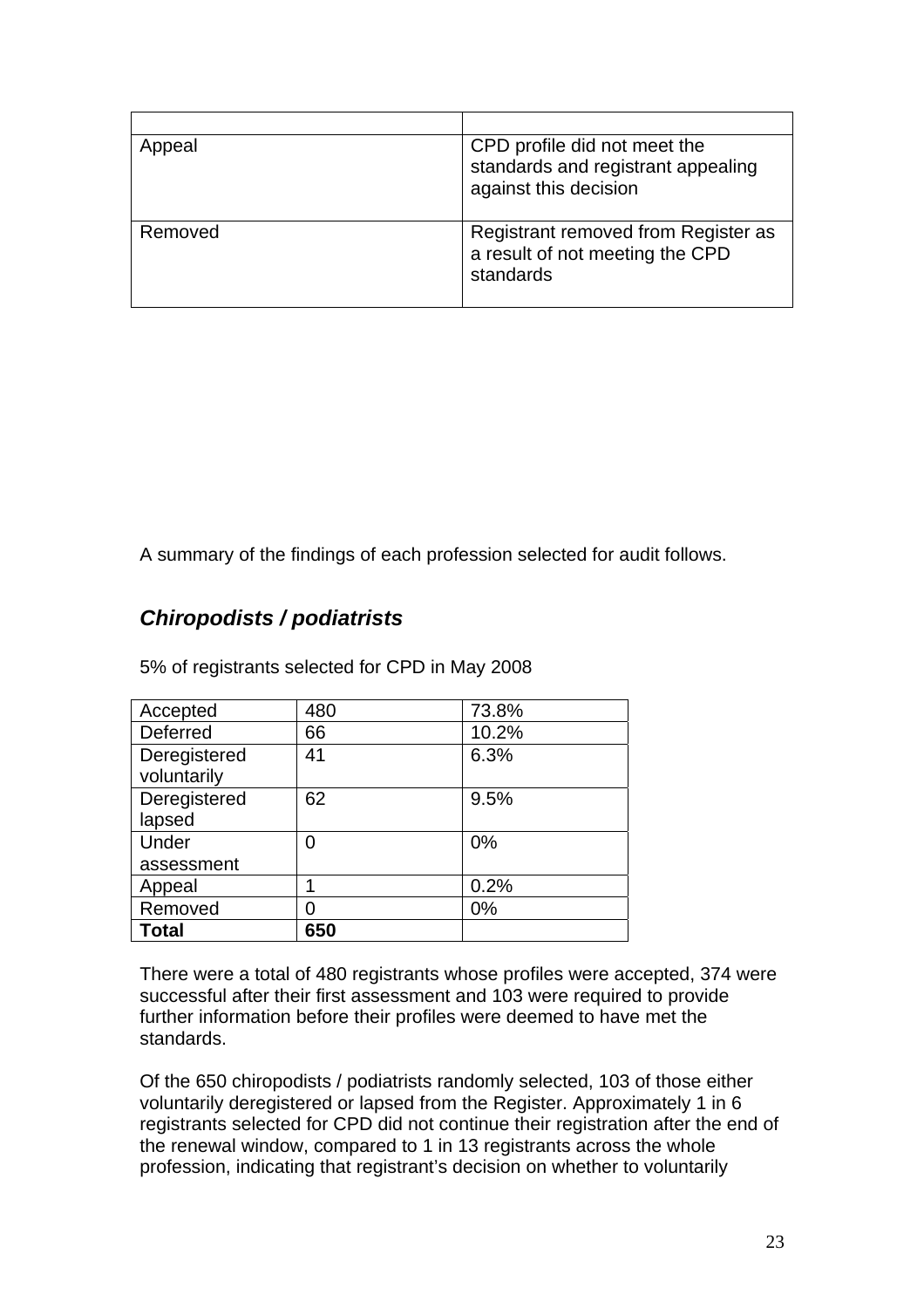deregister or lapse may have been affected by their selection for CPD audit. Tables 1, 2 and 3 illustrate the age range of chiropodists / podiatrists selected for CPD audit and those who voluntarily deregistered or lapsed. This shows that a high percentage of those registrants who voluntarily deregistered and lapsed where in the over 50 age bands. This is also reflective of the age profile of those chiropodist registrants selected for CPD audit.

The vast majority of registrants who submitted profiles were able to meet the standards at their first attempt. Almost all of those who were required to provide further information or were granted further time, were able to provide the evidence that our assessors had requested in order for their profile to be considered acceptable. The 66 deferrals were granted after the registrant provided evidence of the circumstances surrounding their request. A full breakdown of reasons is included in the deferrals section. All those who deferred will be automatically selected for audit in 2010.

Currently only one registrant selected for audit has failed to meet the CPD standards. This registrant is appealing against this decision. The registrant failed the CPD audit because we received no response to any of the letters we sent requesting the profile.There was also no response to the final letter advising that the registrant was being removed from the Register.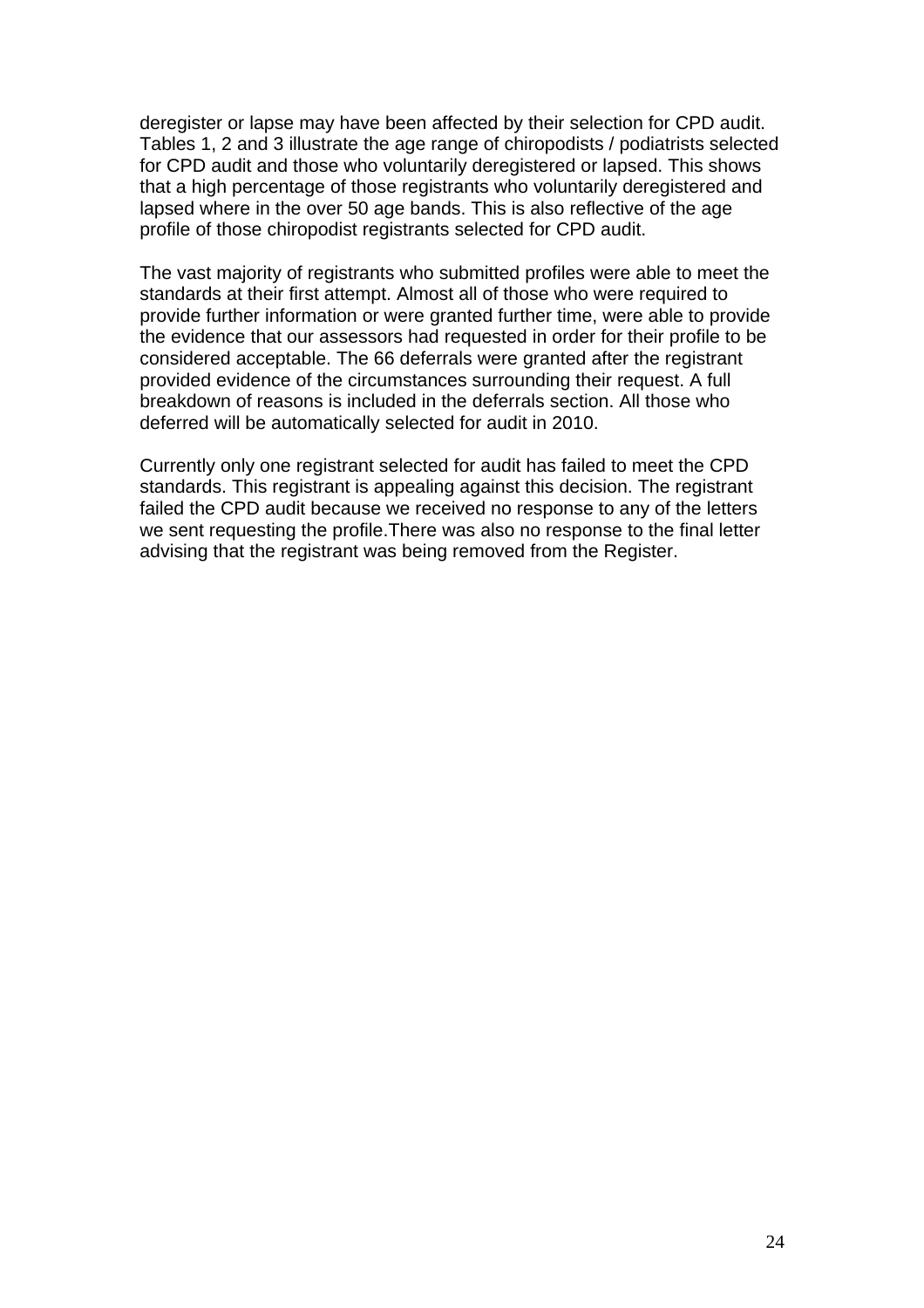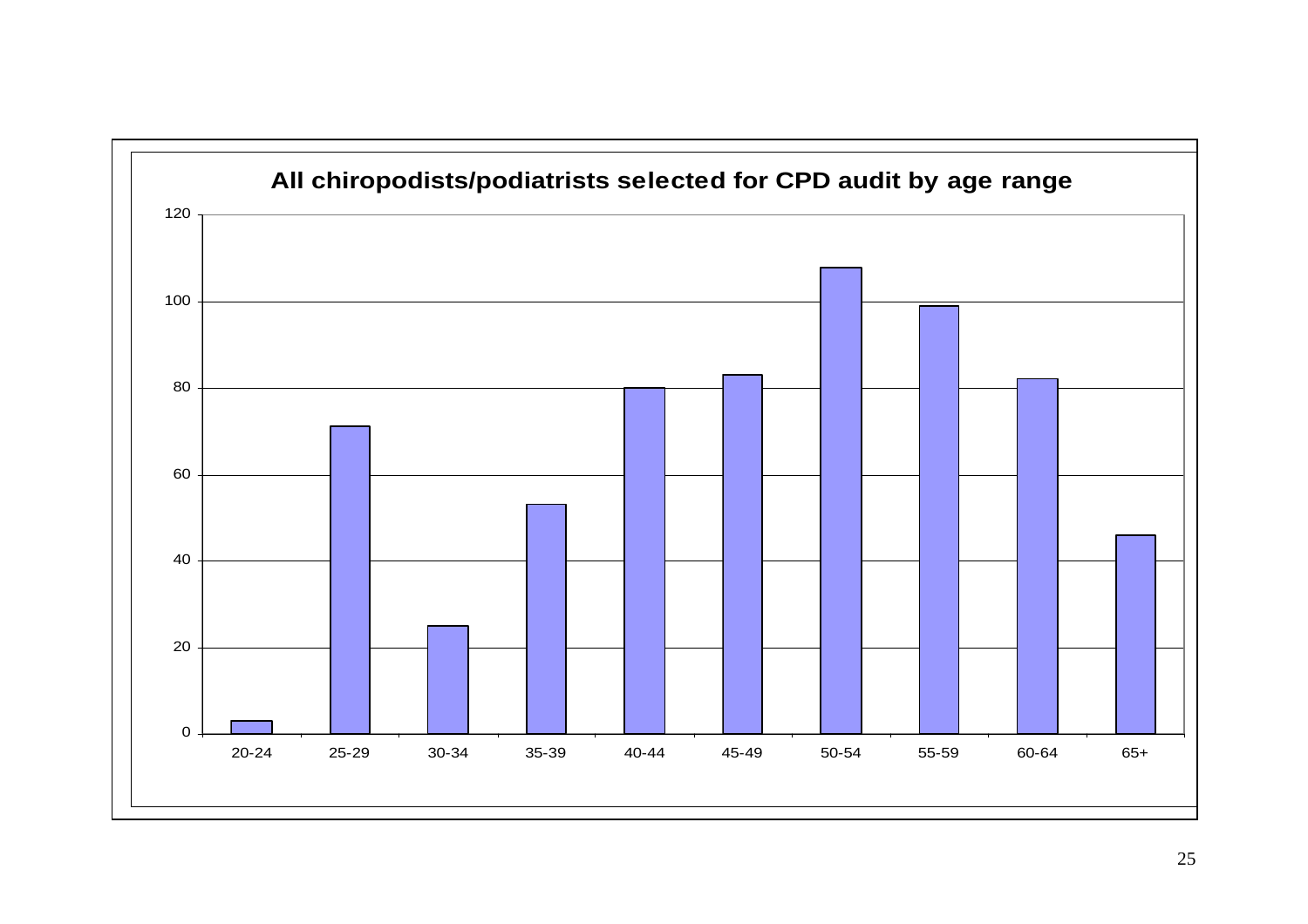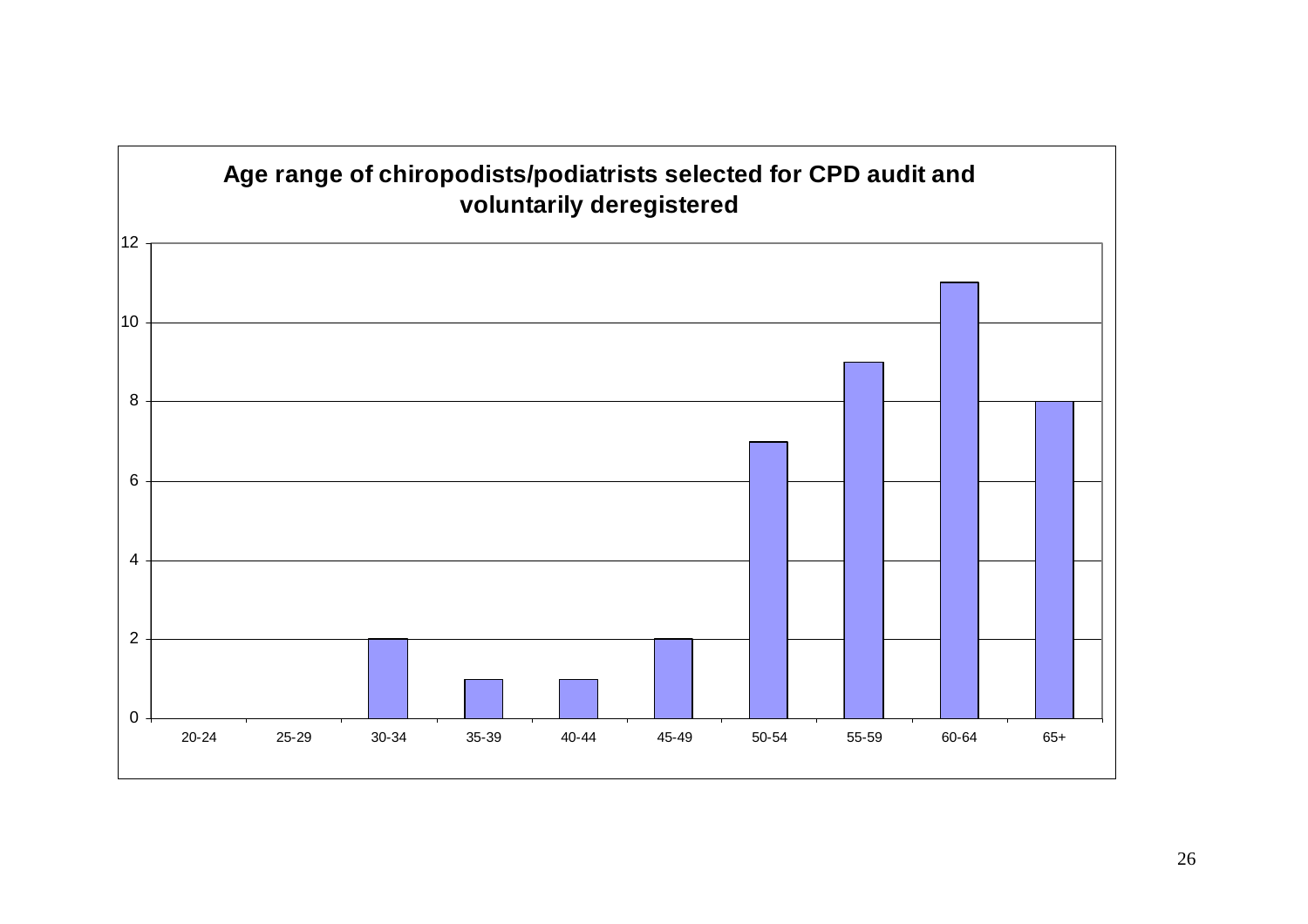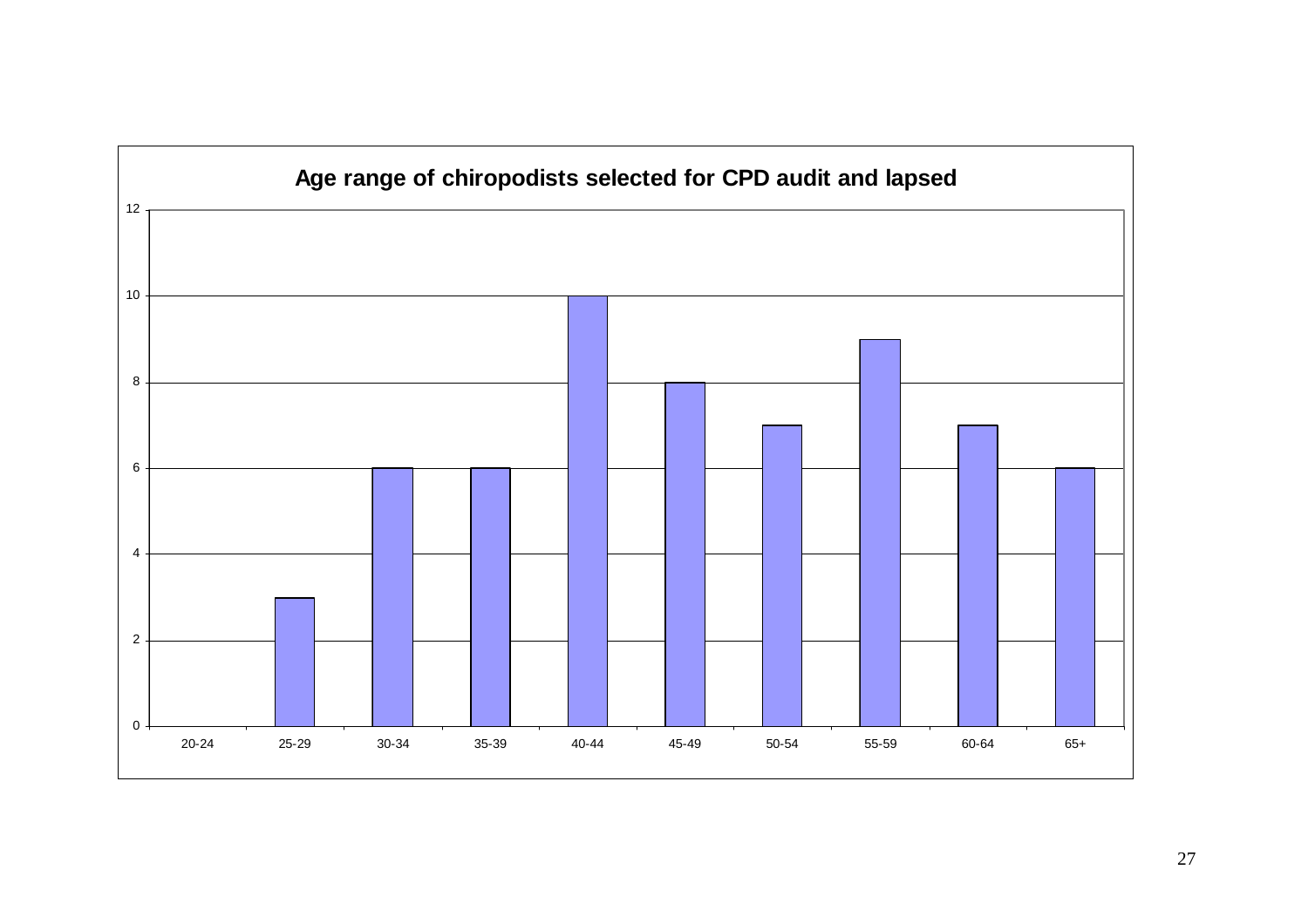## *Operating department practitioners*

| Accepted                    | 371 | 79%   |
|-----------------------------|-----|-------|
| Deferred                    | 49  | 10.4% |
| Deregistered<br>voluntarily | 12  | 2.5%  |
| Deregistered<br>lapsed      | 17  | 3.6%  |
| Under                       | 13  | 2.8%  |
| assessment                  |     |       |
| Appeal                      | 6   | 1.3%  |
| Removed                     | 2   | 0.4%  |
| <b>Total</b>                | 470 |       |

5% of registrants selected for CPD in September 2008

There were a total of 371 registrant profiles were accepted, 295 were successful after their first assessment with 76 required to provide further information before their profiles were deemed to have met the standards.

Of the 470 operating department practitioners randomly selected, 29 of those either voluntarily deregistered or lapsed from the Register. Approximately 1 in 16 registrants selected for CPD did not continue their registration after the end of the renewal window, compared to 1 in 17 registrants across the whole profession indicating that registrant's decision whether to voluntarily deregister or lapse was not affected by their selection for CPD audit. Table 4 illustrates the age range of operating department practitioners selected for CPD audit and voluntarily deregistered. This shows that a high percentage of those registrants who voluntarily deregistered where in the over 50 age bands and this is not comparable with the age profile of those operating department practitioner registrants selected for CPD audit as shown in table 5.

The vast majority of registrants who submitted profiles were able to meet the standards at their first attempt. Almost all of those who were required to provide further information or were granted further time, were able to provide the evidence that our assessors had requested in order for their profile to be considered acceptable. The 49 deferrals were granted after the registrant provided evidence of the circumstances surrounding their request and a full breakdown of reasons is included in the deferrals section. All those who deferred will be automatically selected for audit in 2010.

Currently there are eight registrants who have been selected for audit and have failed to meet the CPD standards, six of which the registrant has appealed against the decision and two have been removed from the Register. The six registrants that have appealed and the two registrants that have been removed from the Register failed the CPD audit because they did not respond to any of the letters we sent them requesting their profile. They also did not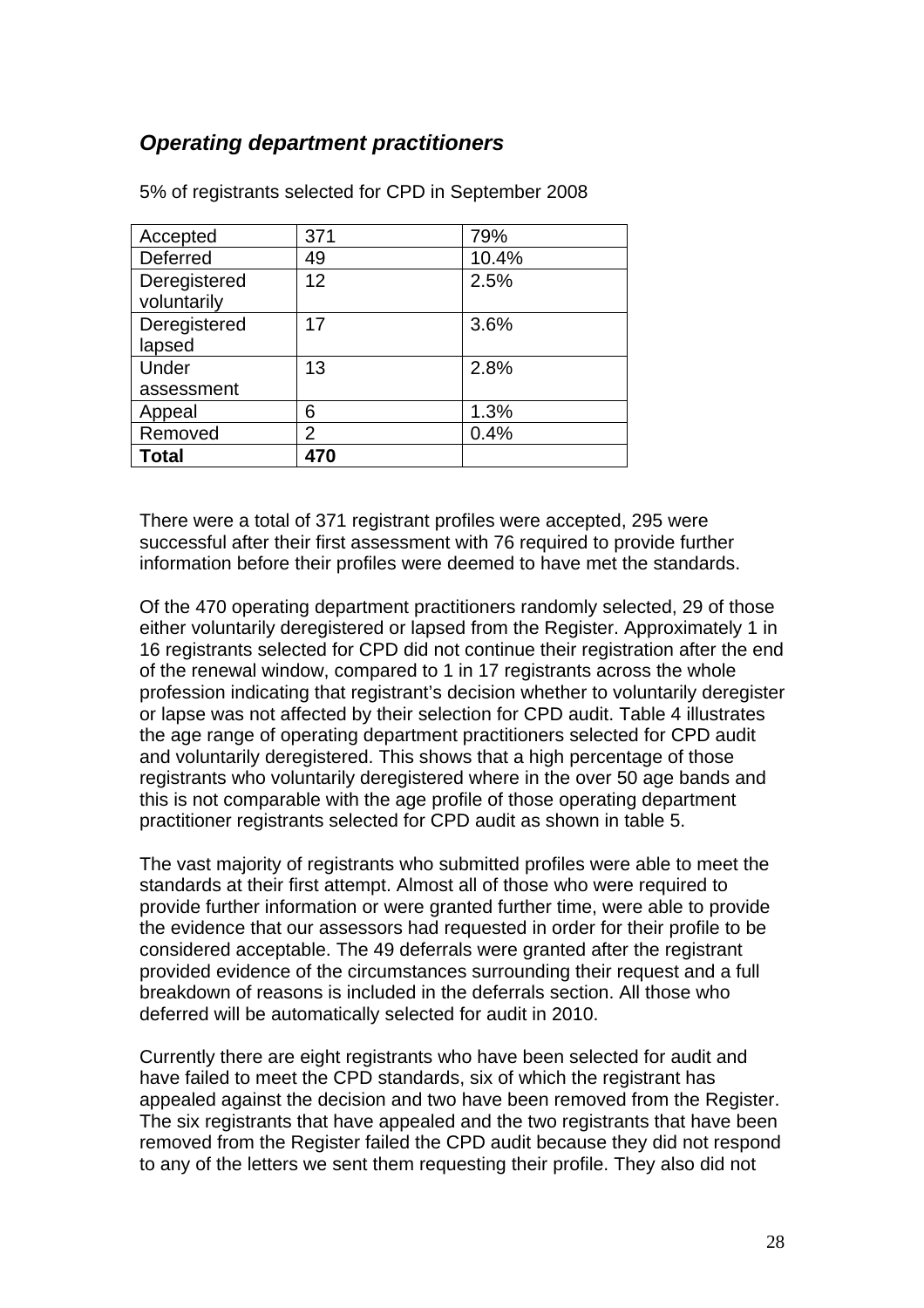respond to the final letter advising them they were being removed from the Register.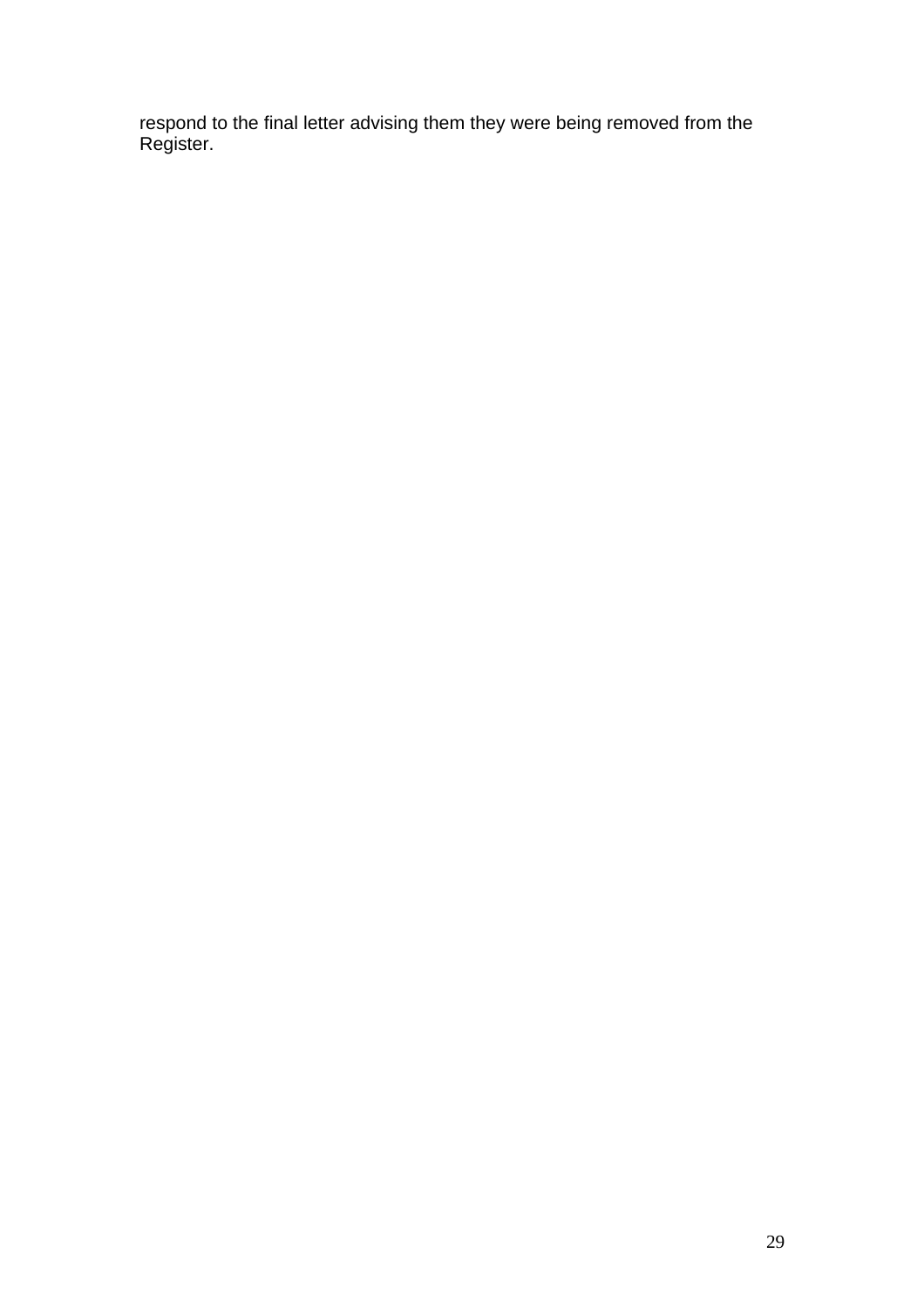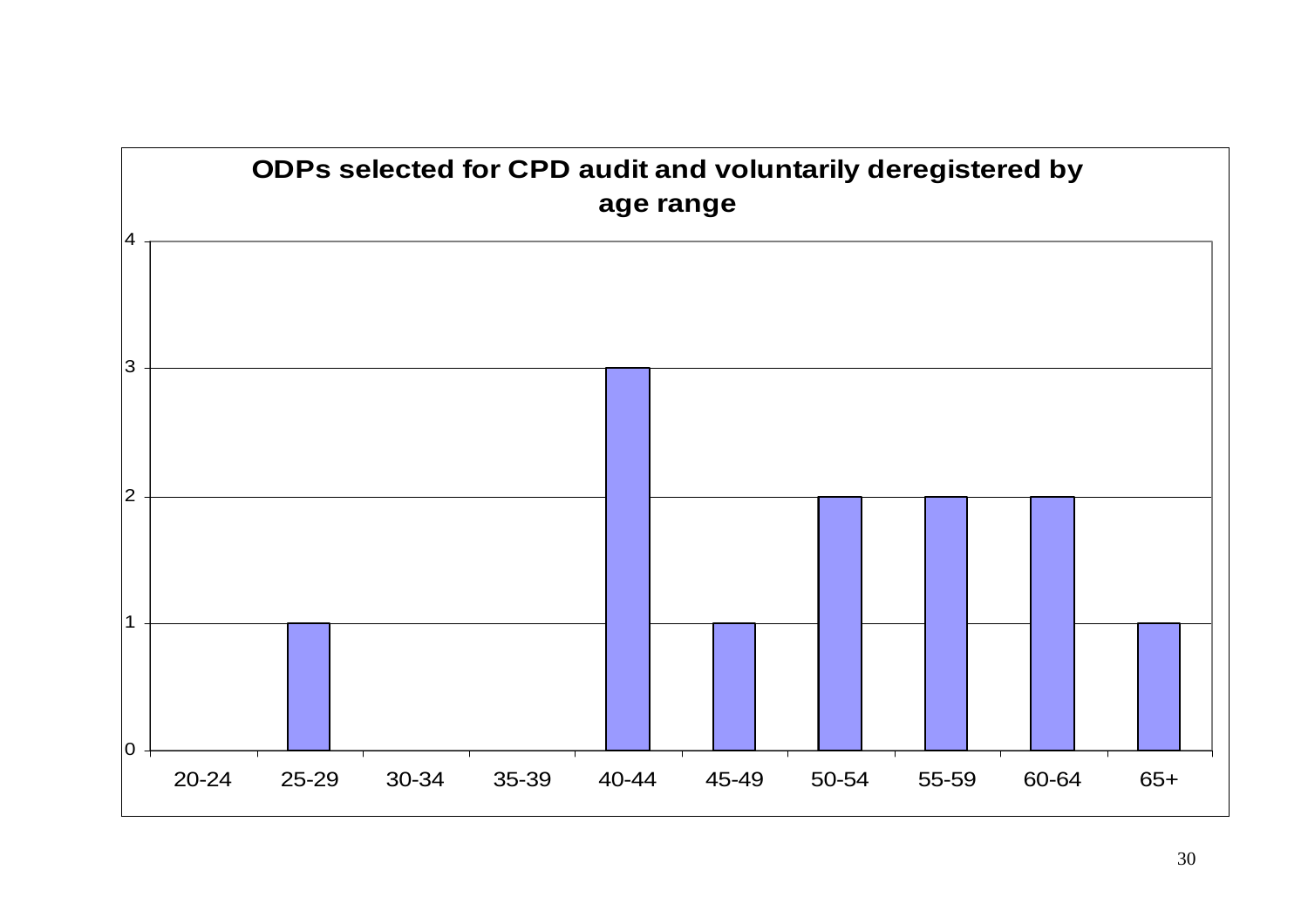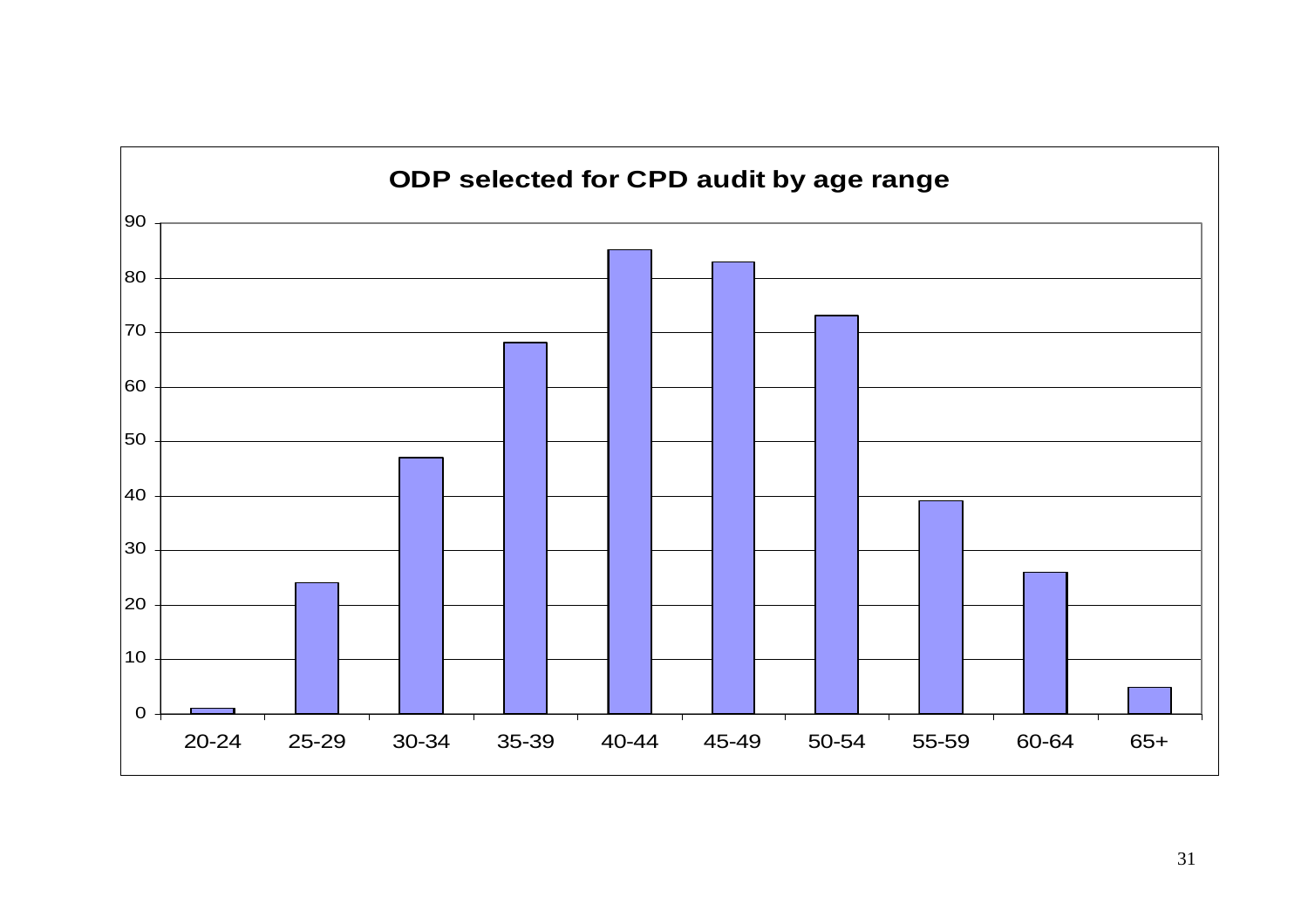# *Orthoptists*

| 2.5% of registrants selected for CPD in June 2009 |  |
|---------------------------------------------------|--|
|---------------------------------------------------|--|

| Accepted                    | 22 | 73.4% |
|-----------------------------|----|-------|
| Deferred                    | 3  | 10.0% |
| Deregistered<br>voluntarily |    | 3.3%  |
| Deregistered<br>lapsed      |    | 3.3%  |
| Under                       | 3  | 10%   |
| assessment                  |    |       |
| Appeal                      |    | 0%    |
| Removed                     |    | 0%    |
| Total                       | 30 |       |

There were a total of 22 registrants whose profiles were accepted, 20 were successful after their first assessment with two required to provide further information before their profiles were deemed to have met the standards.

Of the 30 orthoptists randomly selected, two of those either voluntarily deregistered or lapsed from the Register. Approximately 1 in 15 registrants selected for CPD did not continue their registration after the end of the renewal window, compared to 1 in 21 registrants across the whole profession. The age profile of those orthoptist registrants selected for CPD audit is shown in Table 6.

The vast majority of registrants who submitted profiles were able to meet the standards at their first attempt. Almost all of those who were required to provide further information or were granted further time, were able to provide the evidence that our assessors had requested in order for their profile to be considered acceptable. The three deferrals were granted after the registrant provided evidence of the circumstances surrounding their request and a full breakdown of reasons is included in the deferrals section. All those who deferred will be automatically selected for audit in 2011.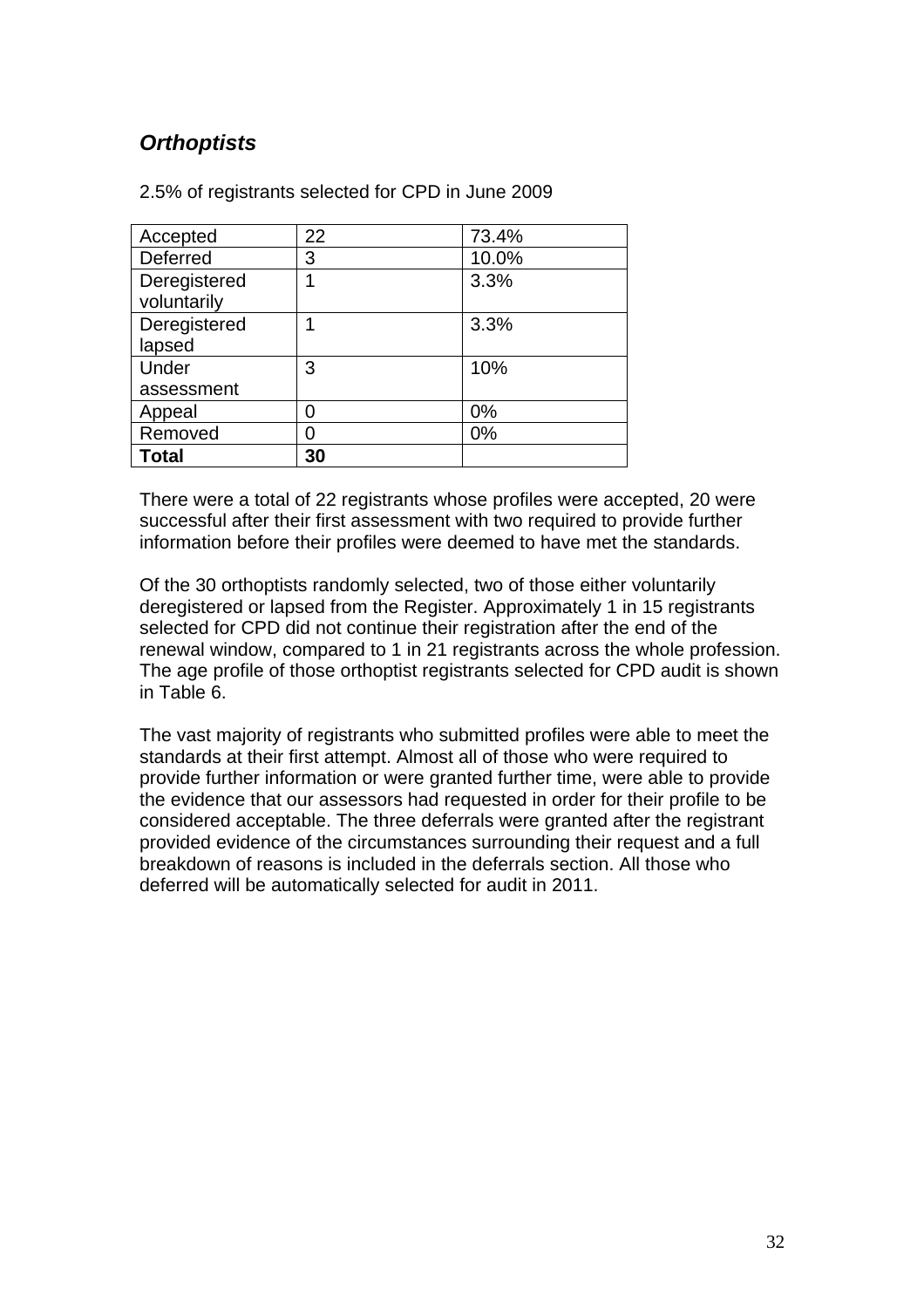

# 33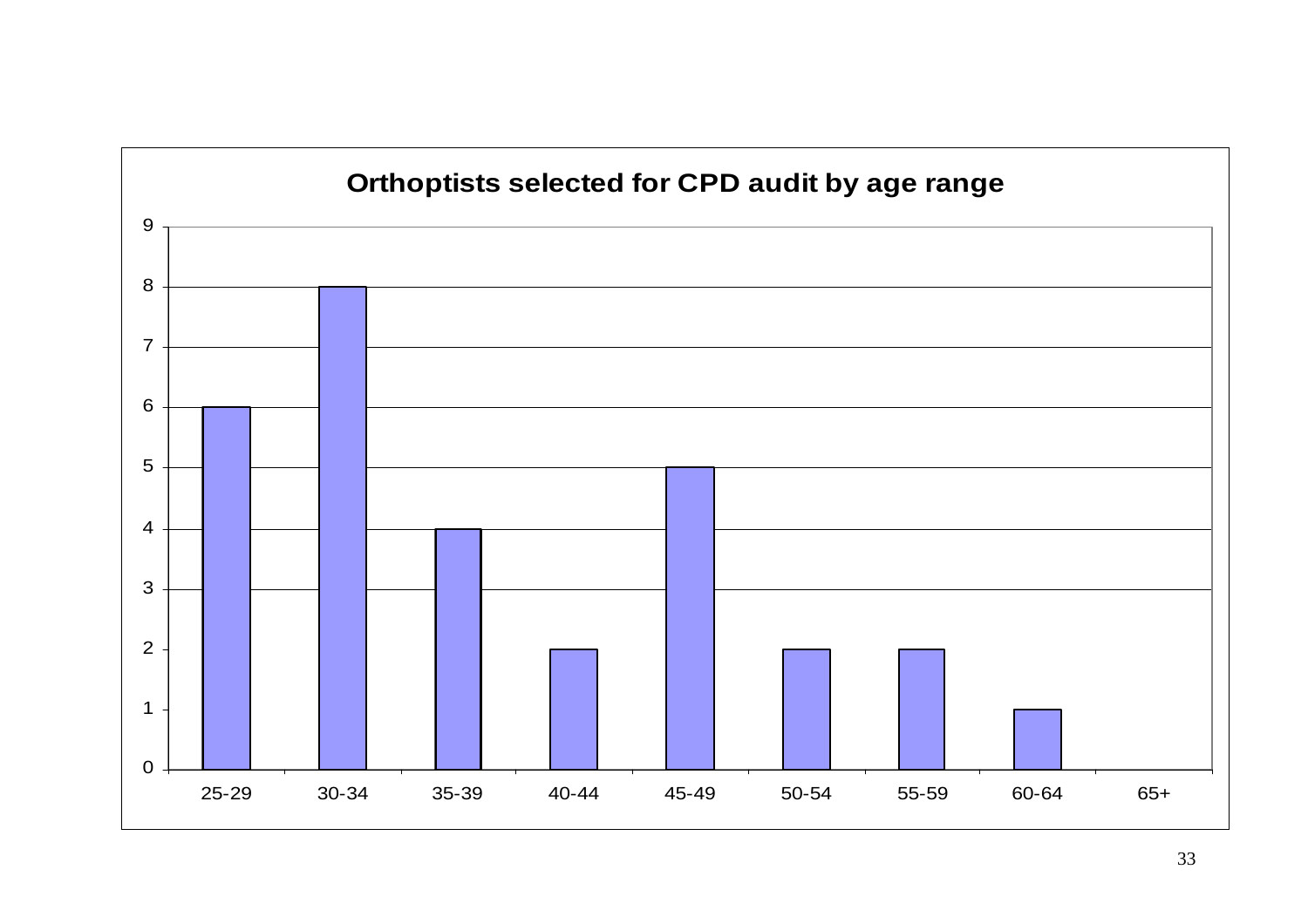## *Paramedics*

| Accepted                    | 302 | 79.8% |
|-----------------------------|-----|-------|
| Deferred                    | 26  | 6.9%  |
| Deregistered<br>voluntarily | 9   | 2.4%  |
| Deregistered<br>lapsed      | 4   | 1.1%  |
| Under                       | 37  | 9.8%  |
| assessment                  |     |       |
| Appeal                      |     | $0\%$ |
| Removed                     |     | 0%    |
| Total                       | 378 |       |

2.5% of registrants selected for CPD in June 2009

There were a total of 302 registrants whose profiles were accepted, 251 were successful after their first assessment with 51 required to provide further information before their profiles were deemed to have met the standards. The age profile of those paramedic registrants selected for CPD audit is shown in Table 7.

Of the 378 paramedics randomly selected, 13 of those either voluntarily deregistered or lapsed from the Register. Approximately 1 in 29 registrants selected for CPD did not continue their registration after the end of the renewal window, compared to 1 in 37 registrants across the whole profession.

The vast majority of registrants who submitted profiles were able to meet the standards at their first attempt. Almost all of those who were required to provide further information or were granted further time, were able to provide the evidence that our assessors had requested in order for their profile to be considered acceptable. The 26 deferrals were granted after the registrant provided evidence of the circumstances surrounding their request and a full breakdown of reasons is included in the deferrals section. All those who deferred will be automatically selected for audit in 2011.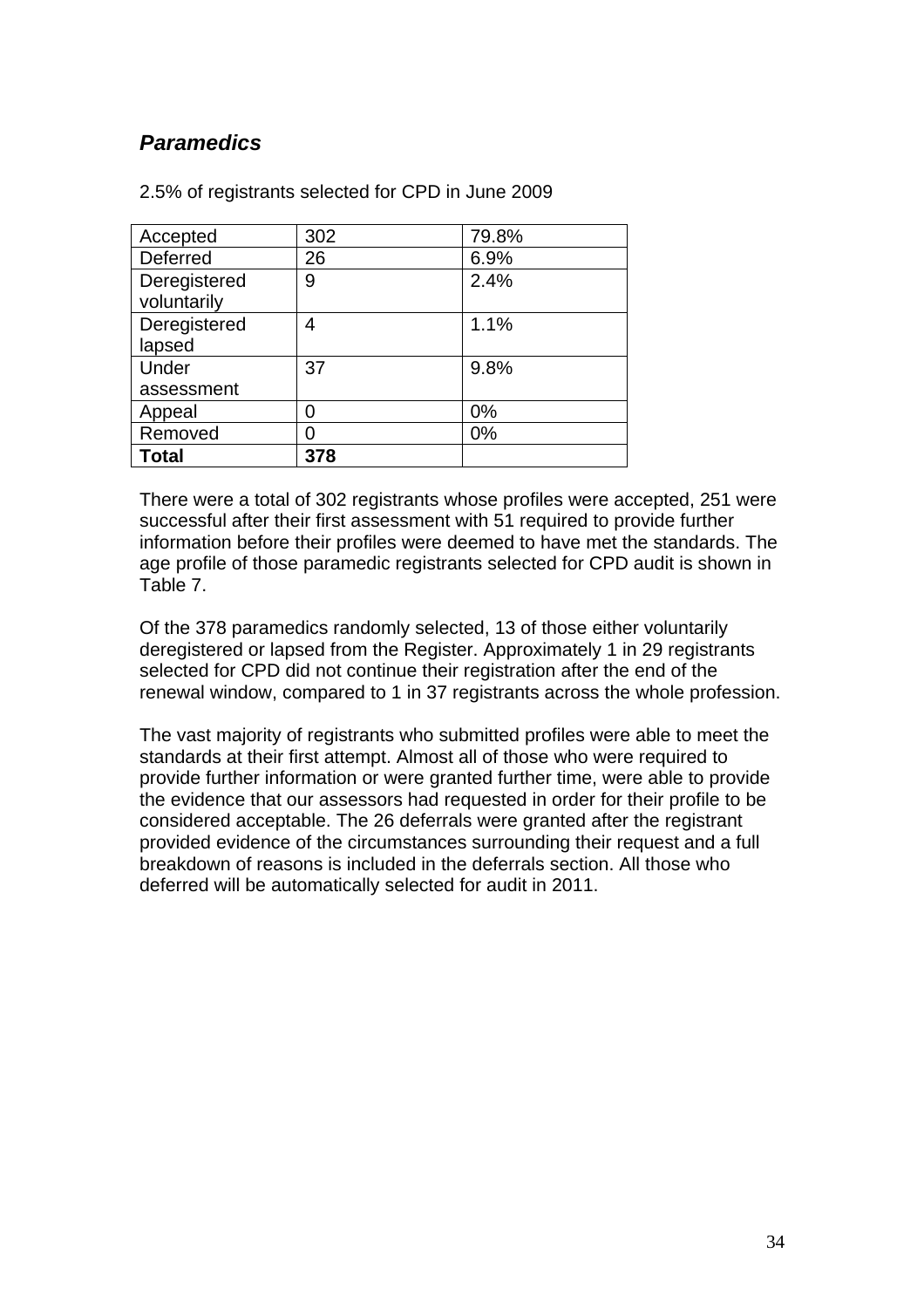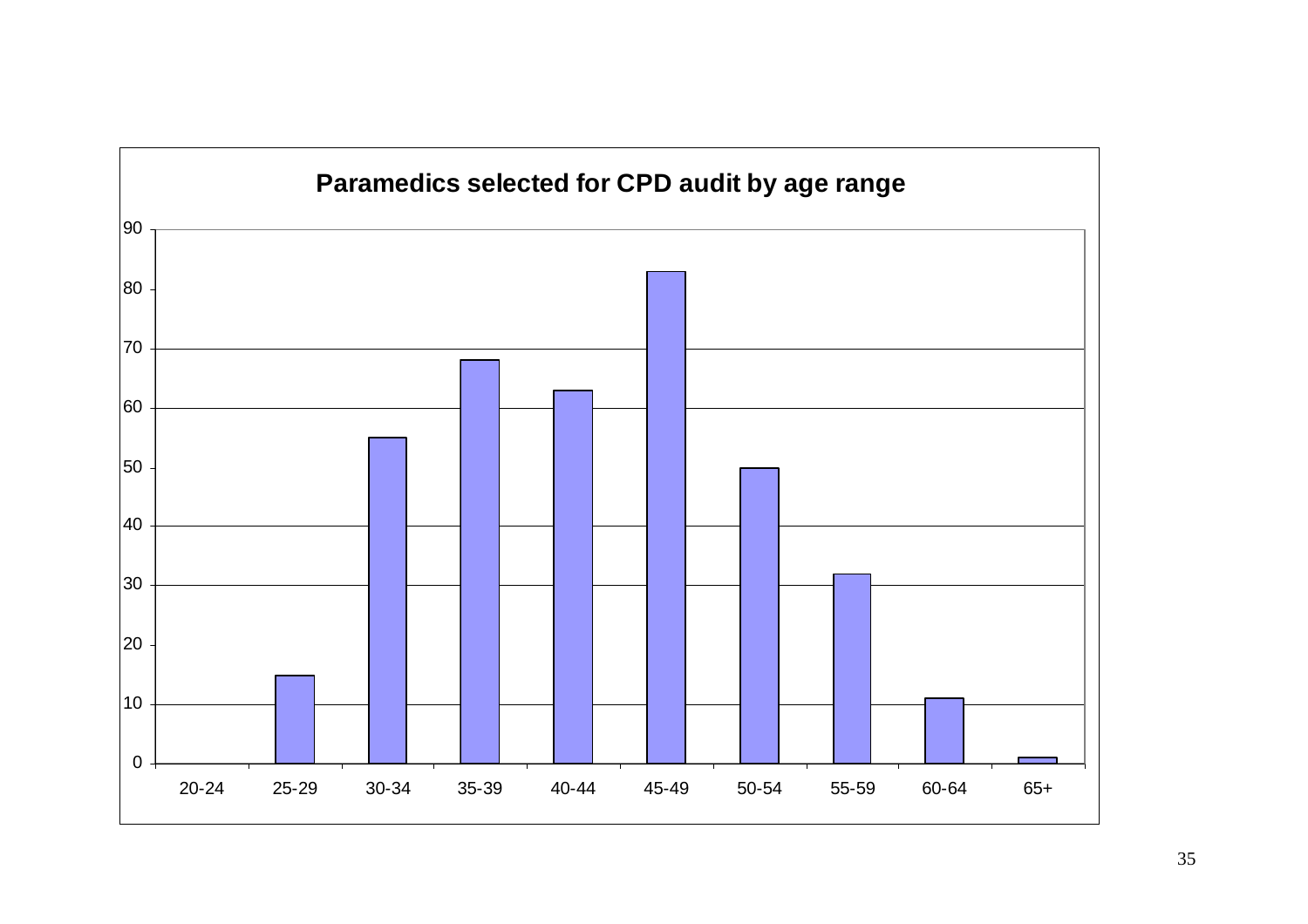# **Audit selection maps**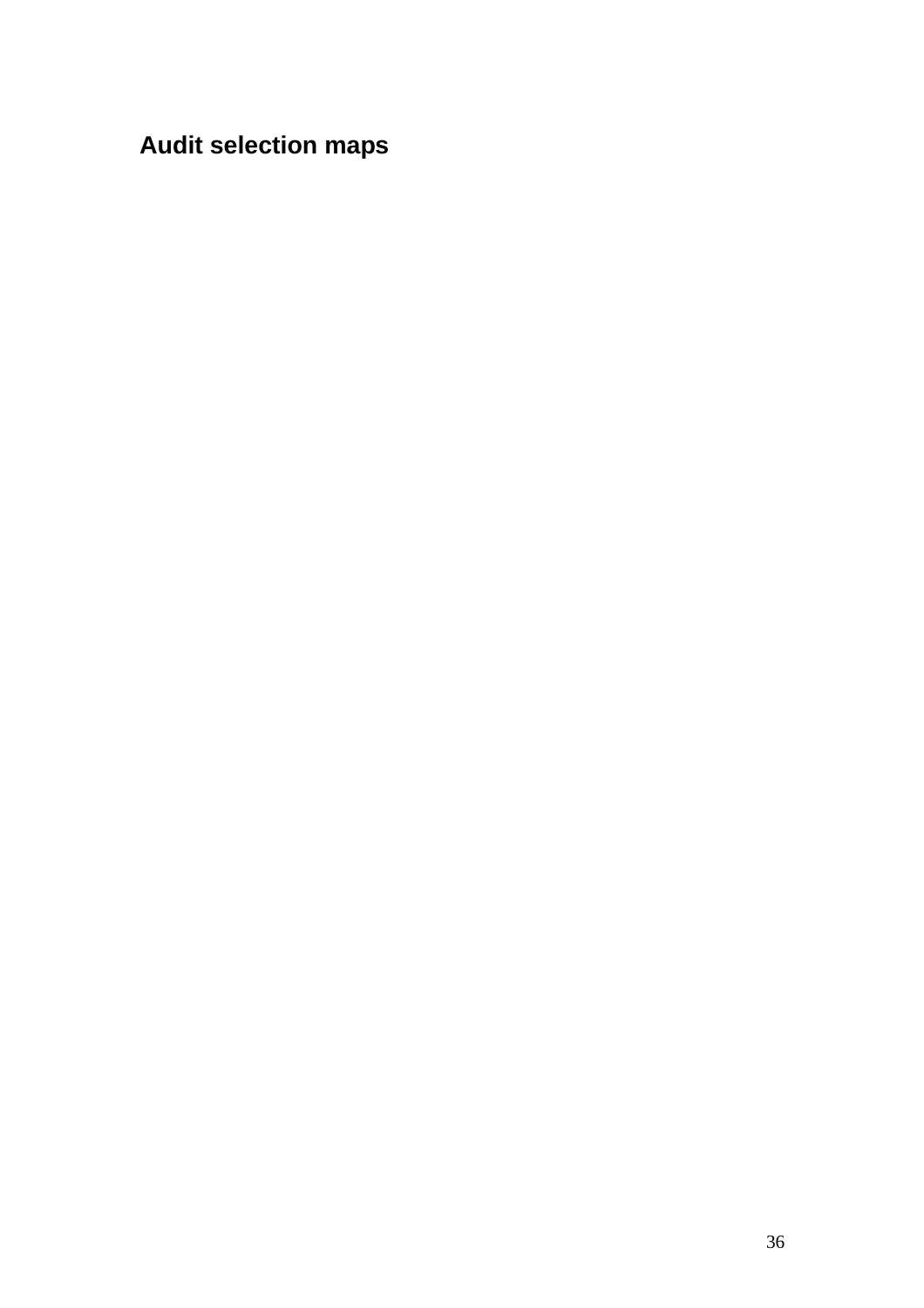# *Chiropodists / podiatrists*

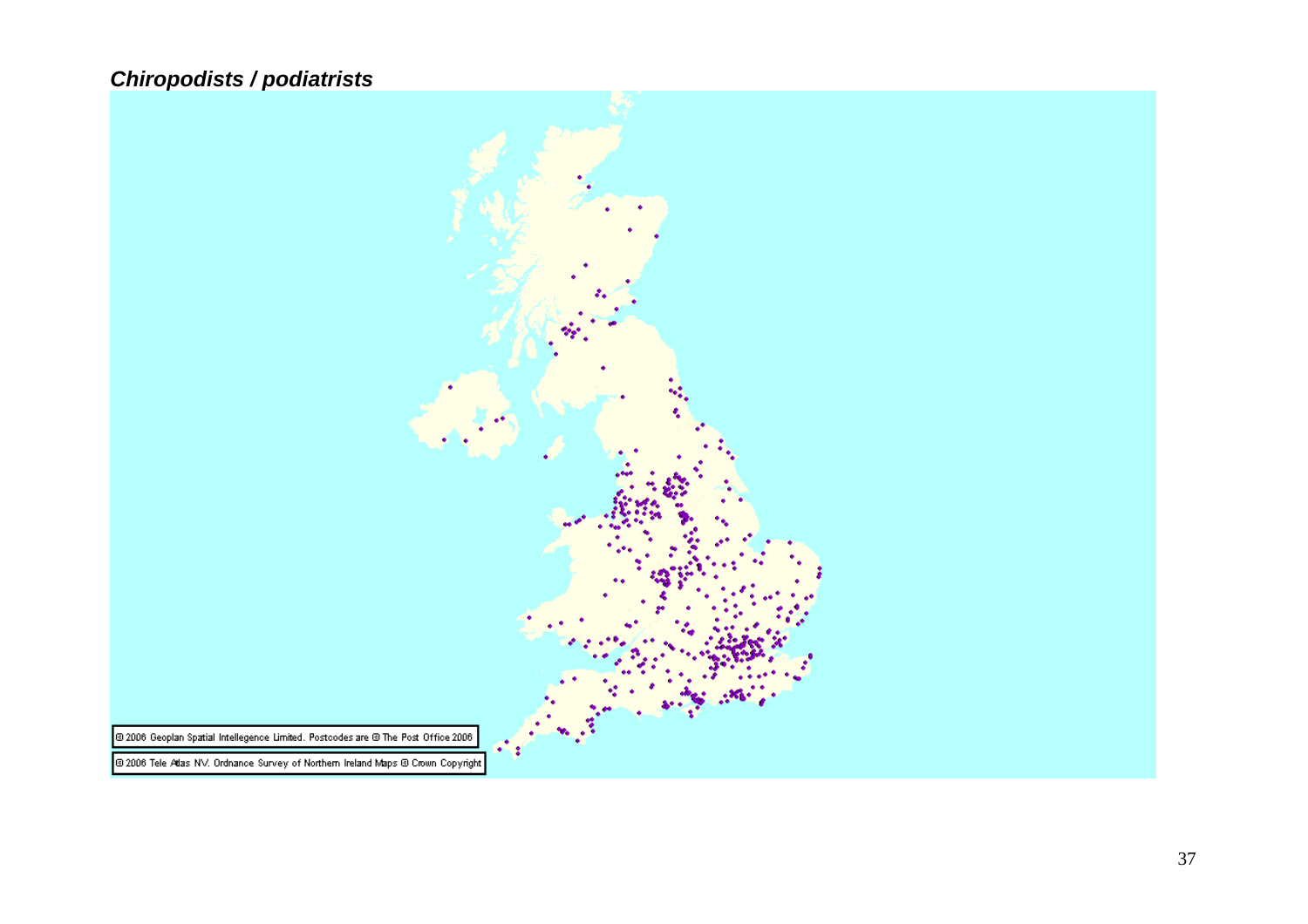# *Operating department practitioners*

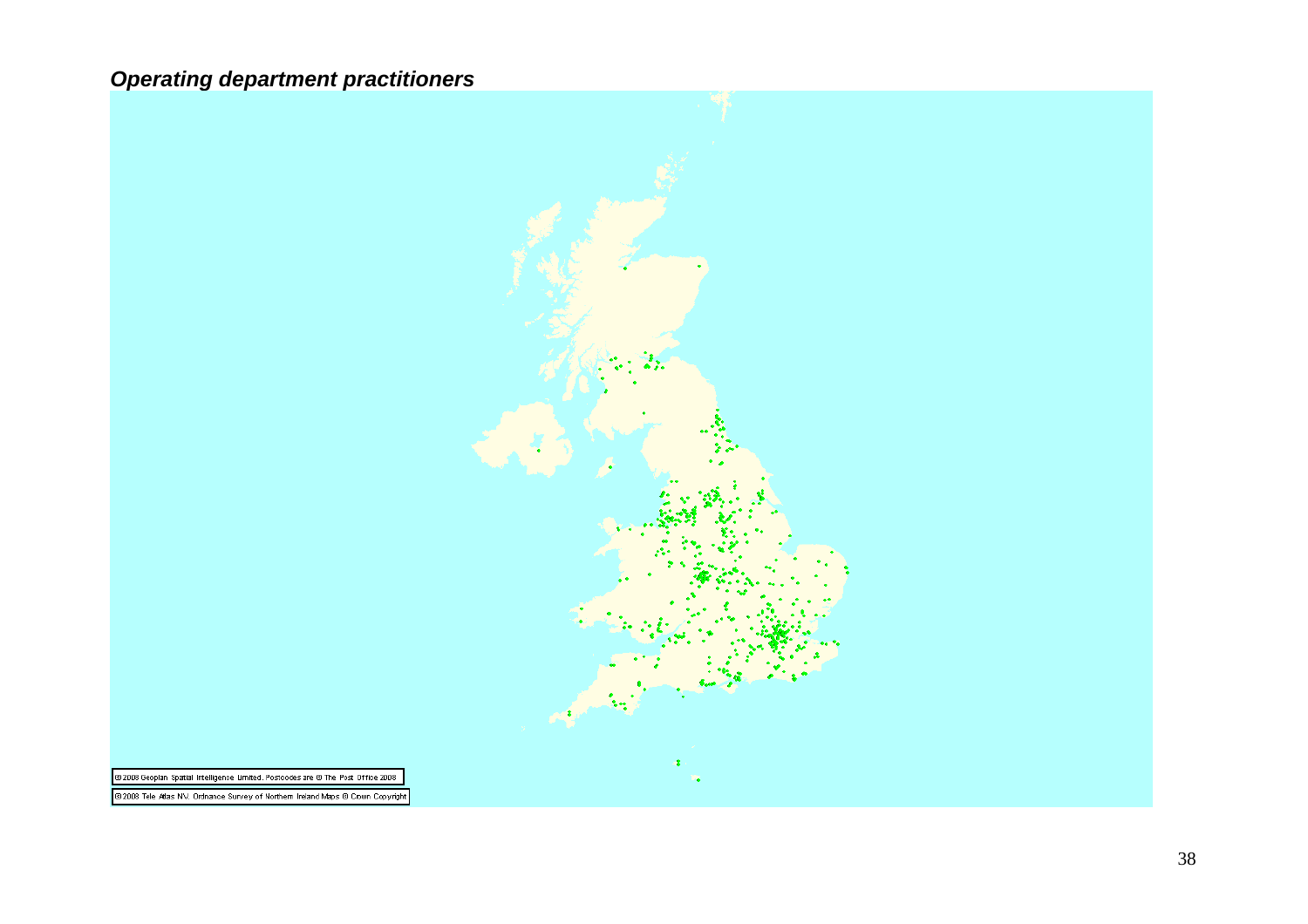# *Orthoptists*

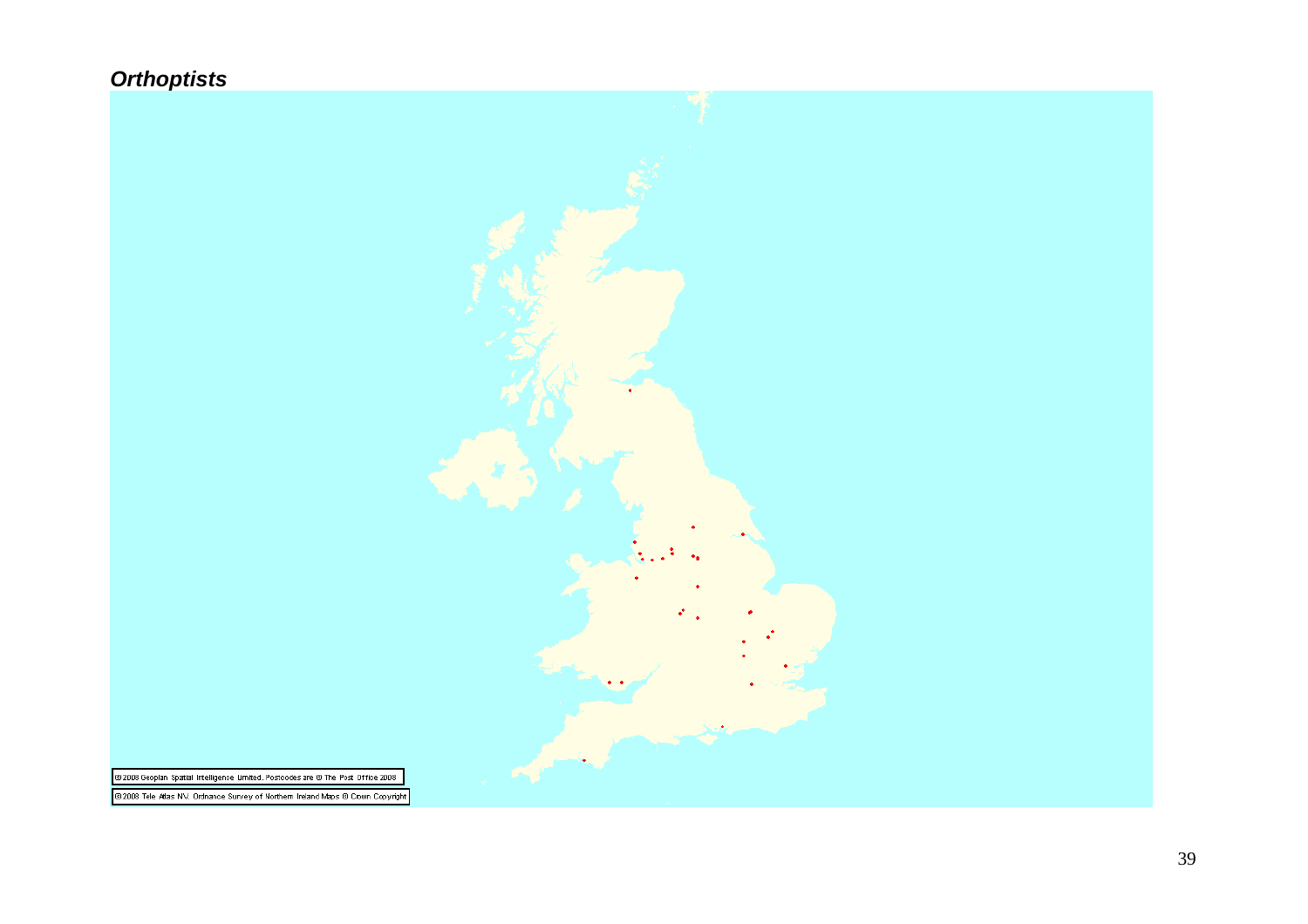## *Paramedics*

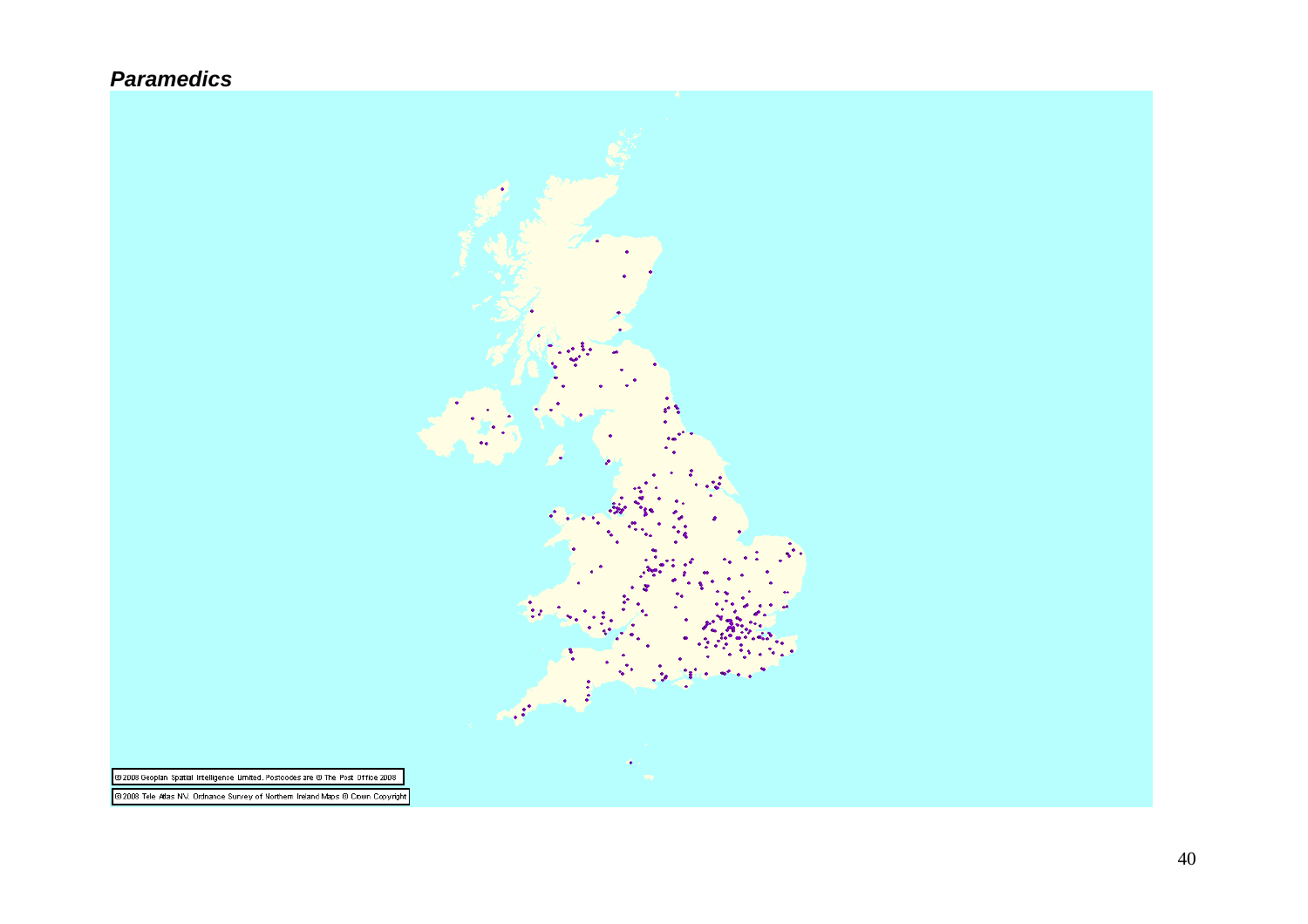# **Conclusion**

We hope that you have found this report informative. Since launching the first consultation on CPD in 2004 we have been committed to implementing a process for CPD that is valuable and fair to registrants.

The first rounds of audits indicate that registrants are undertaking CPD to support their learning and development. The majority of profiles did demonstrate the links between ongoing learning and benefits to practise and service users. The quality of the CPD profiles we have seen so far also demonstrates the commitment that registrants have to maintaining their CPD portfolios, reflecting a broad range of CPD activities.

This commitment from registrants has confirmed that the decision to reduce the audit size from 5% to 2.5% was correct and that the sampling process is, for the time being, appropriate. We will review this on an ongoing basis and look forward to presenting next years report on the other professions being audited during this period.